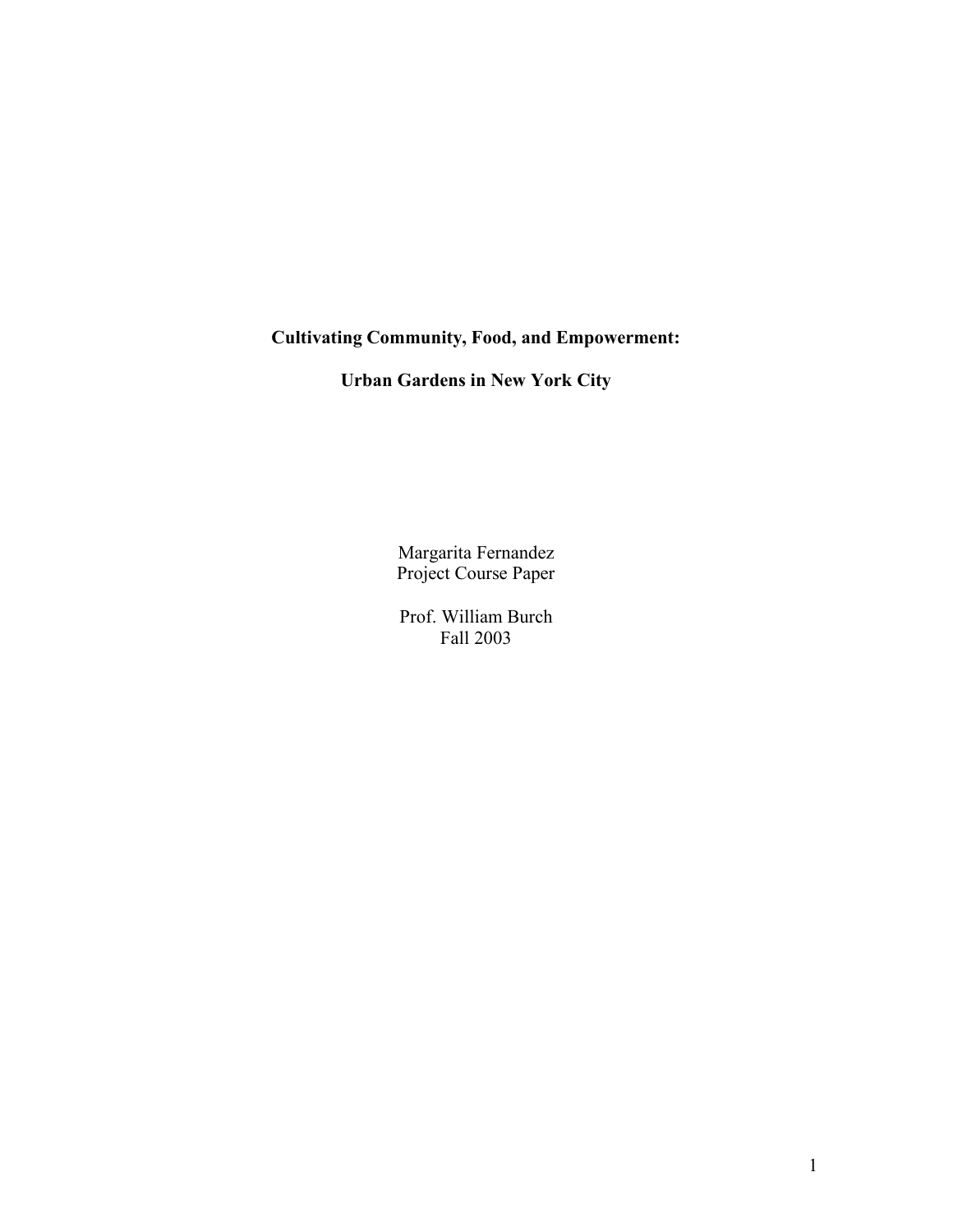## **Contents:**

| <b>I: Summary</b>                                                                                                                                           | $\overline{3}$       |
|-------------------------------------------------------------------------------------------------------------------------------------------------------------|----------------------|
| II: Sowing Seeds of Reclamation: NYC's Community Gardening Movement<br>Background<br>The Auction and The Settlement                                         | 5<br>$\overline{7}$  |
| <b>III: Field Research Methods</b>                                                                                                                          | 10                   |
| <b>IV: Background on Melrose, Bronx</b><br>Urban Decay and Renewal<br>Melrose Gardens                                                                       | 11<br>14             |
| V: Social Benefits and Burdens of Community Gardens<br>Education<br>Food Security<br><b>Cultural Diversity</b><br>Community Cohesion and Social Empowerment | 23<br>24<br>25<br>26 |
| VI: Management Schemes and Garden Lifecycle<br>The Role of Participation<br><b>Management Types</b>                                                         | 29<br>30<br>34       |
| <b>VII: Conclusion</b>                                                                                                                                      | 36                   |
| <b>References</b>                                                                                                                                           | 38                   |
| <b>Appendix 1</b>                                                                                                                                           | 39                   |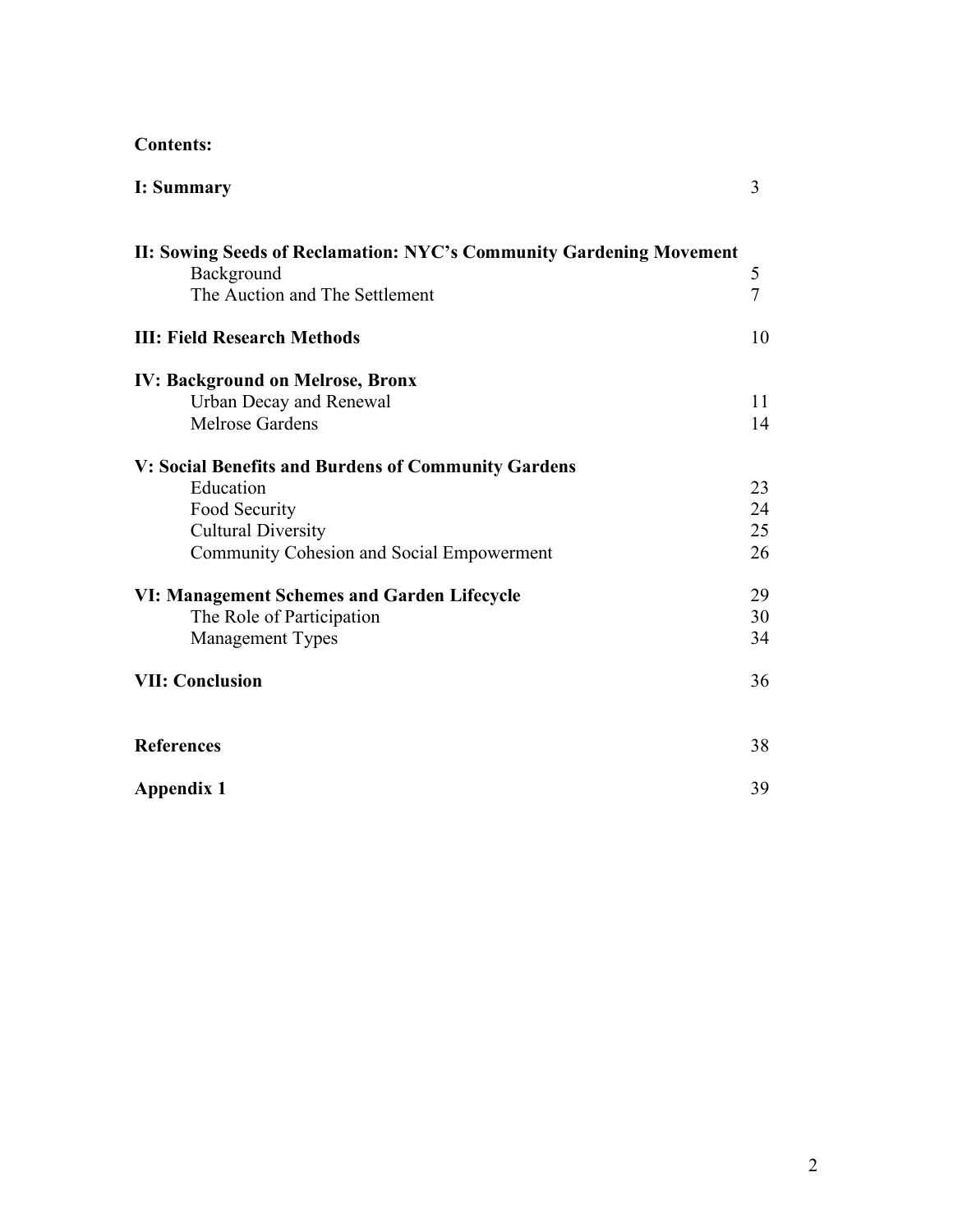#### **I: Summary**

Throughout New York City, urban residents have taken the initiative to use vacant lots for the community's benefit through the creation of community gardens. The benefits reaped range from increased food security through food production, poverty alleviation through creation of urban farmer jobs, open green spaces that serve as community centers to provide educational and recreational services, and environmental services such as serving as pollution sinks and improving air quality. Community gardens have also shown to improve the quality of life for individuals, decrease crime rates, and beautify the neighborhood.

As grassroots initiatives, community gardens serve as catalysts for building social capital and social cohesion by establishing networks that enable collective action. Collective action allows them to challenge negative factors such as crime, and have a stronger voice in what's happening politically and socially in the community. The voluntary participation by local residents in the creation, establishment, and ongoing activities of a community garden instill empowerment and sense of ownership in individuals, which are key ingredients for building healthy communities.

Interestingly, the history of urban gardening in the United States demonstrates a cyclical process of urban garden creation and destruction that moves in conjunction with economic crisis and recovery. Urban gardening in the US dates back to the economic depression of the mid-1890s when the city of Detroit allotted 455 acres of land to 945 families and seed potatoes for planting. The temporary leasing by the city of abandoned land spread to more than 20 cities in the US, but with the increase in real estate development these gardens were short-lived (Hynes 1996). The next revival of urban gardening came with the "liberty gardens" of World War I and then the postwar "victory gardens". These were part of a national campaign to supplement food shortages and "maintain morale on the homefront" (Kurtz 2001). The war gardens were part of a collective effort that reflected the current cultural and national ideals with "an estimated five million gardeners rallying to such slogans as 'plant for freedom' and 'hoe for liberty'" (Hynes 1996). However, once the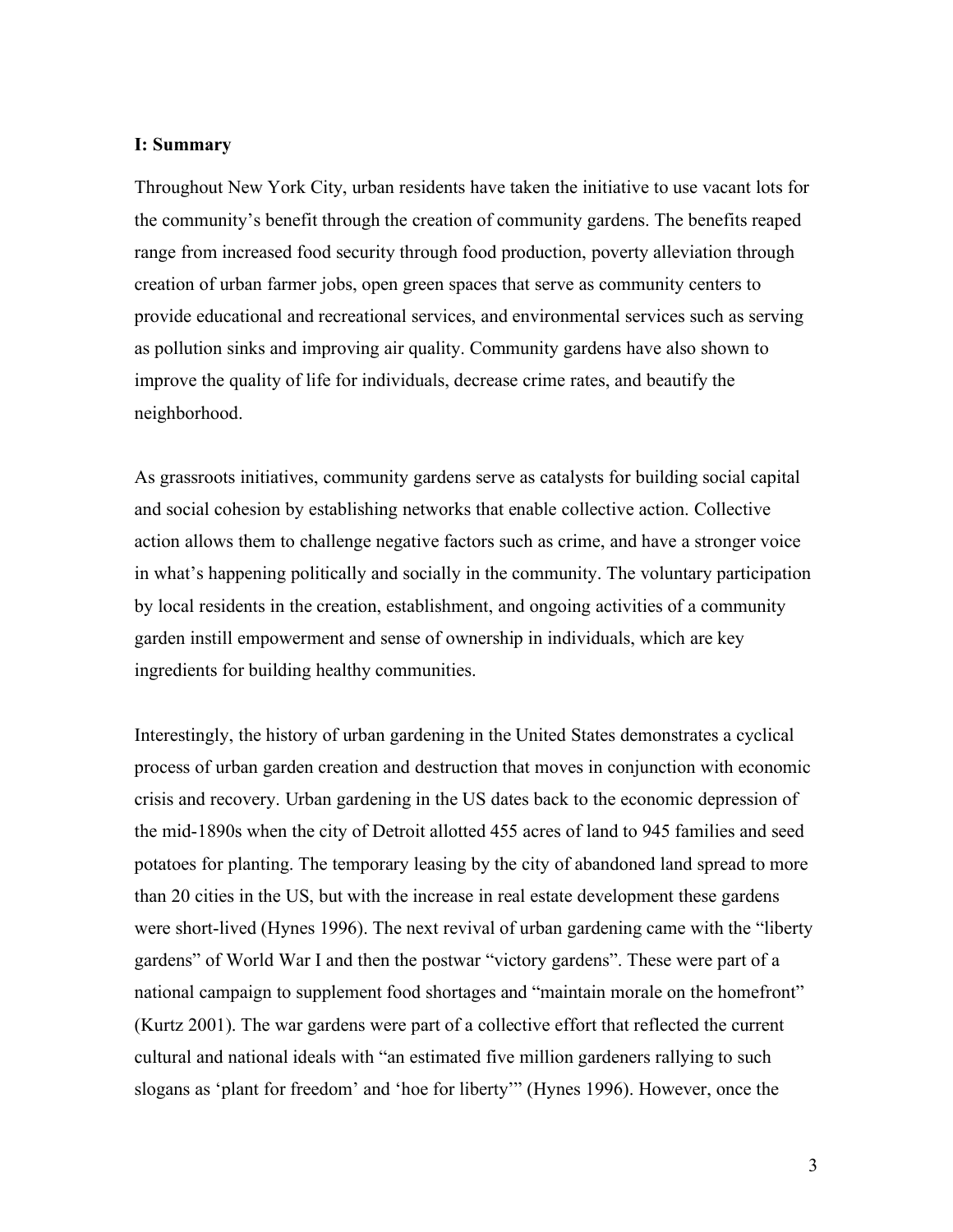immediate need to produce food subsided so did the government support. Community gardens today in New York City are different in that their purpose is to reclaim and revitalize their neighborhoods in addition to producing food. But, community gardens in NYC are similar to the "war gardens" in that they are experiencing this cyclical process and many are presently threatened by urban renewal development plans. This paper briefly documents this cyclical process in New York City from the 1970s to today.

The main purpose of this paper and of my research is twofold: 1) to identify the multitude of benefits provided by community gardens; and 2) to identify what kinds of management schemes community leaders have developed to mange this collaborative effort. These two aspects will be addressed using data collected during field research conducted in the summer of 2003, literature review, data collected by community garden city agency GreenThumb, and personal experience working as an NGO representative with community gardens. In addressing these two aspects this paper will explore how and why community gardens were created, what benefits and burdens exist, and what some of the key factors are that contribute to the sustainability of community gardens.

This paper first provides some historical context in section II, starting with the initial creation of community garden's in New York City to their threatened existence today. The paper will then zoom in on the Melrose neighborhood of the Bronx, in section IV, where field research was conducted in the summer of 2003. A description of each of the 10 community garden research sites will follow an outline of the research methods used, in section III. Melrose as a case study serves the purpose of providing empirical data on garden benefits and varying management systems as well as serving as a springboard to extrapolate on generalizable benefits and key factors that play a role in the sustainability of community gardens in general. Section V and VI are dedicated to describing and analyzing specific benefits and burdens of community gardening, and their varying management systems.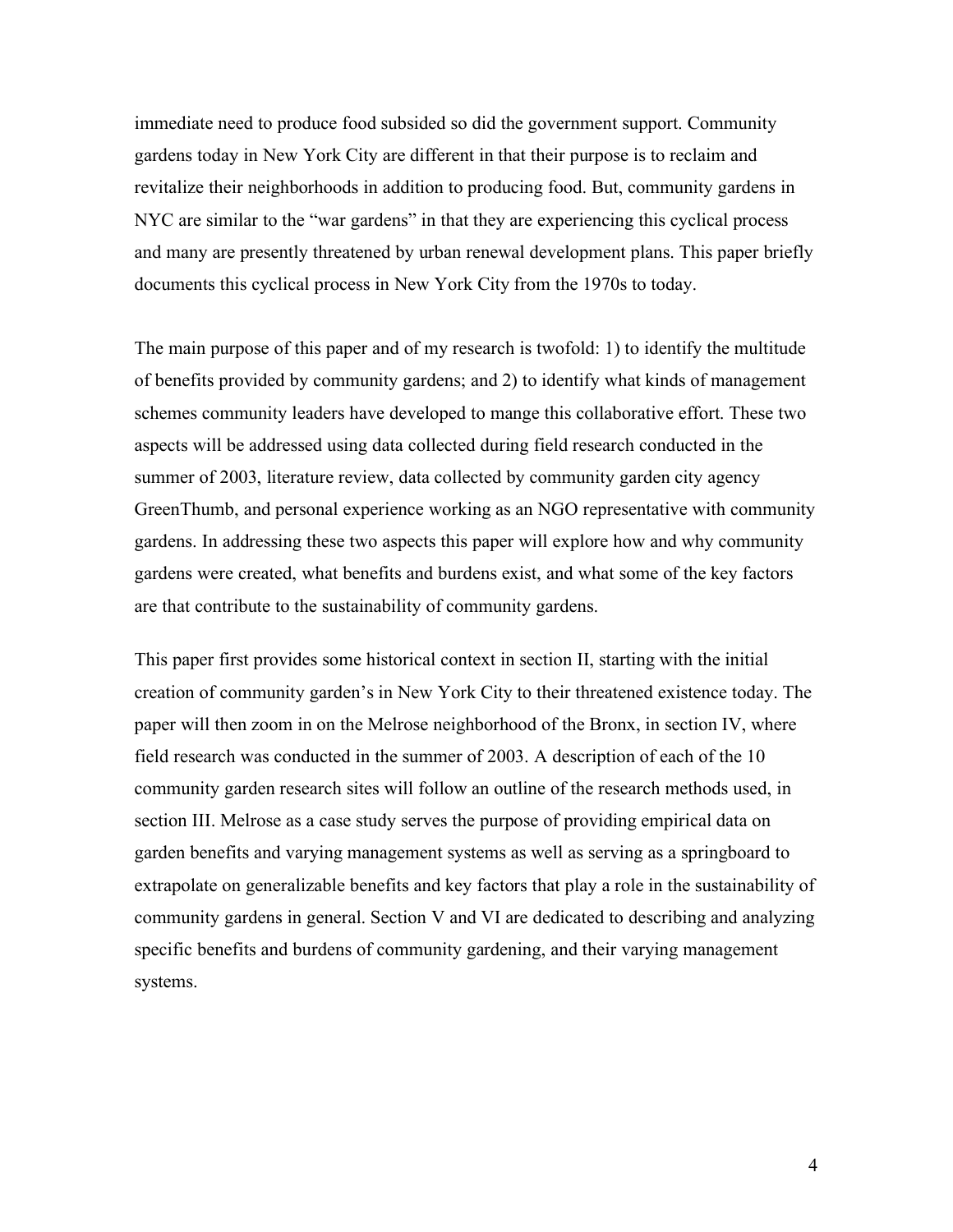#### **II: Sowing Seeds of Reclamation: NYC's Community Gardening Movement**

If there is no struggle, there is no progress. Those who profess to favor freedom and yet depreciate agitation want crops without plowing up the ground. They want rain without thunder and lightning. They want the ocean without the awful roar of its many waters. Power concedes nothing without a demand. It never did, and it never will. -Frederick Douglas (1817-1895), abolitionist, publisher, and former slave.

#### Background

In the 1970s the Lower East Side of Manhattan was the center stage for a burgeoning urban gardening movement taking place throughout the city. Urban gardens were sprouting in low-income neighborhoods of the Bronx, Brooklyn, and Manhattan in response to a need to reclaim and revitalize a way of life to counter the decaying landscape. The loss of manufacturing jobs to a service-sector industry, the continual movement of the middleclass to the suburbs, and a decaying infrastructure, led to wide-scale abandonment of tenements in the Lower East Side, the South Bronx, Harlem, and Brooklyn. Landlords could not afford to maintain their buildings leading to widespread abandonment, crumbling buildings, and arson. As buildings burned and crumbled, vacant lots full of rubble became eyesores to the community and havens for drug dealers, users, and chop shops for car thefts. In addition, NYC experienced one of their worst fiscal crises in history. Cutbacks in public services affected low-income neighborhoods the worst. By 1977 there were more than 25,000 vacant lots in New York City. Today there are still 11,000 vacant lots, but there are also approximately 650 community gardens serving 20,000 urban residents on 200 acres of open space (Lamborn 1999).

A young artist from the Lower East Side, Liz Christy, was a leader in the urban gardening movement of the 70's. Known as the Green Guerillas, she and like-minded activists began taking over abandoned lots and planting gardens. The city's solution to controlling crime occurring in these vacant lots was to fence them in. The Green Guerillas, armed with wirecutters, pick-axes, and seeds, took it into their own hands to revitalize the neighborhood by taking control of these spaces that were serving to empower drug dealers and further the heroin and crack epidemic. In 1973, the lot on the corner of Houston and Bowery was one of the first to be transformed into a community garden. This garden is known today as the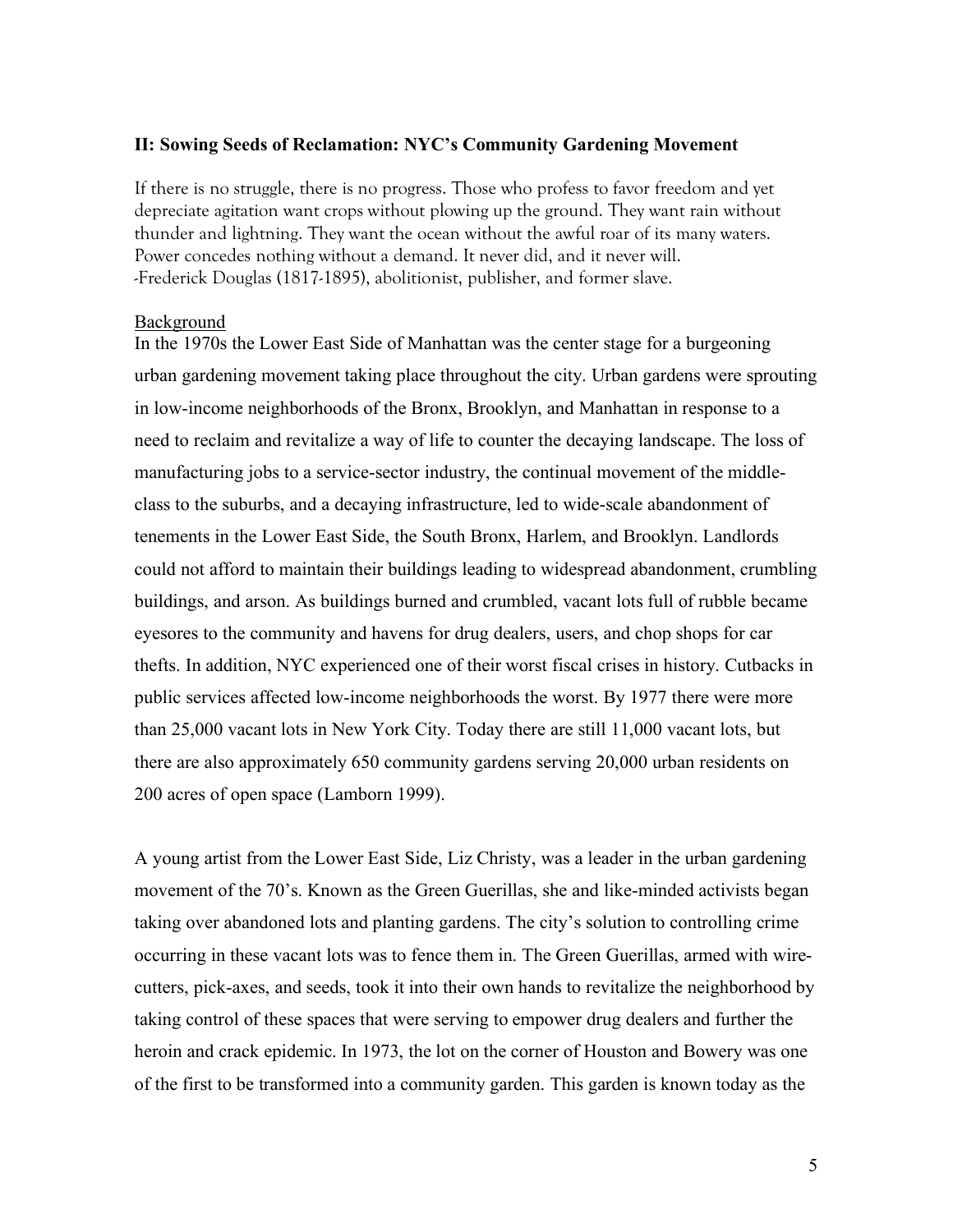Liz Christy Garden and is protected as a permanent park under the Parks Department. This garden served as an example for other individuals who wanted to create a garden. The Green Guerillas became an informal extension resource that provided technical assistance, tools, and seeds to new gardens. In 1978, the Green Guerillas became a non-profit and to this day continues to provide these services as well as community organizing assistance, garden preservation initiatives, and an urban agriculture program.

Liz Christy was also instrumental in lobbying the city government to create a program that would serve the increasing needs of urban gardens and legitimize the use of city-owned land. In 1978, Operation GreenThumb was established as a program under the Parks Department. GreenThumb was authorized to provide temporary leases to gardeners for a flat fee of \$1, under the condition that if the city planned to use the land in the future they would give 30 days notice for gardeners to vacate. Although there were gardeners who disagreed with the institutionalization of their movement, GreenThumb served to protect the rights of gardeners in the face of individuals who wanted to take advantage of an open space for non-gardening related endeavors. In 1998 I was working as a garden coordinator for a piece of land owned by the New York City Public Library on Houston St. Across from the library was a relatively new GreenThumb garden that was being used as a parking lot by a young man who charged his clients to park their cars there overnight. GreenThumb gave him a period of 30 days to get the cars out or the garden's lease would be revoked and the young man would be fined. The man obliged and the few garden members that existed have been able to continue building the garden.

Today there are a number of other non-profit groups that provide services to community gardens including: Bronx Green-Up, Just Food, Neighborhood Open Space Coalition, More Gardens!, and Council on the Environment. There are approximately 650 community gardens in the 5 boroughs of New York City. These gardens average in size from 1000 square feet to 2 acres.

The community gardening movement went through a strong cycle of creation in the 1970s and 1980s, but as NYC's fiscal crisis subsided and both private and public funds increased,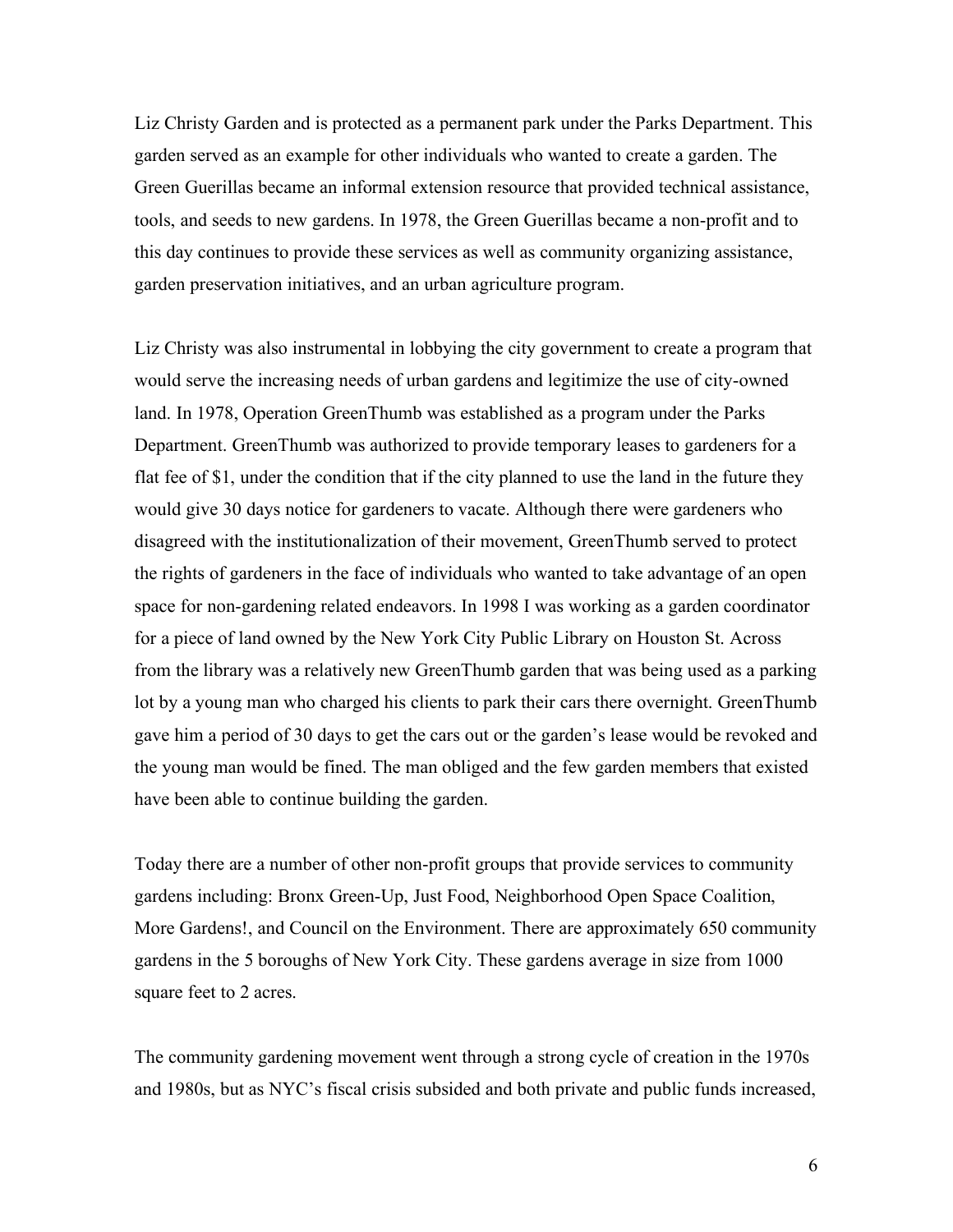so did the threat to community gardens from developers. Initially these development plans typically included a few gardens at a time, and community gardener resistance occurred politically at the local level. However, this changed when in 1999 Mayor Rudolph Giuliani placed 115 gardens on an auction list for developers' picks.

#### The Auction and The Settlement

In April 1998, Mayor Rudolph Giuliani's office transferred all of the GreenThumb gardens from the jurisdiction of the Parks Department to the Assets and Sales unit of the Department of Housing Preservation and Development. This transfer facilitated the process of developing on these garden lots and signaled the network of city wide community gardening coalitions to organize a campaign to protect NYC's community gardens. The campaign reached a peak when in January 1999 a few greening groups found out that of 385 city lots put on an auction list 112 of them were GreenThumb gardens. Many of these gardens were started in the 70s or 80s and were established community centers providing an array of services to the community. Community gardeners, greening groups, and garden supporters worked to stop the auction via a number of different approaches. Street protests and acts of civil disobedience became an almost weekly occurrence. These protests served to raise public awareness in local neighborhoods as well as to demonstrate at the steps of City Hall that a strong, organized opposition existed. Green Guerillas along with the Natural Resource Defense Council (NRDC) filed two lawsuits against the city for not following the environmental and land-use reviews necessary to place gardens on an auction list. The Puerto Rican Legal Defense Fund filed a lawsuit on grounds of discrimination against people of color. Community garden coalitions actively sought the support of community- based organizations, elected officials, city council members, and borough presidents.

In May 1999, the day before the auction, the Trust for Public Land and the New York Restoration Project (NYRP), an NGO founded by actress Bette Midler, negotiated with the city the purchase of the 112 gardens for \$4.2 million dollars. These gardens are now protected in perpetuity under land trusts. In this same month, the New York State Attorney General, Eliot Spitzer, filed a lawsuit against the city on behalf of the community gardens.

7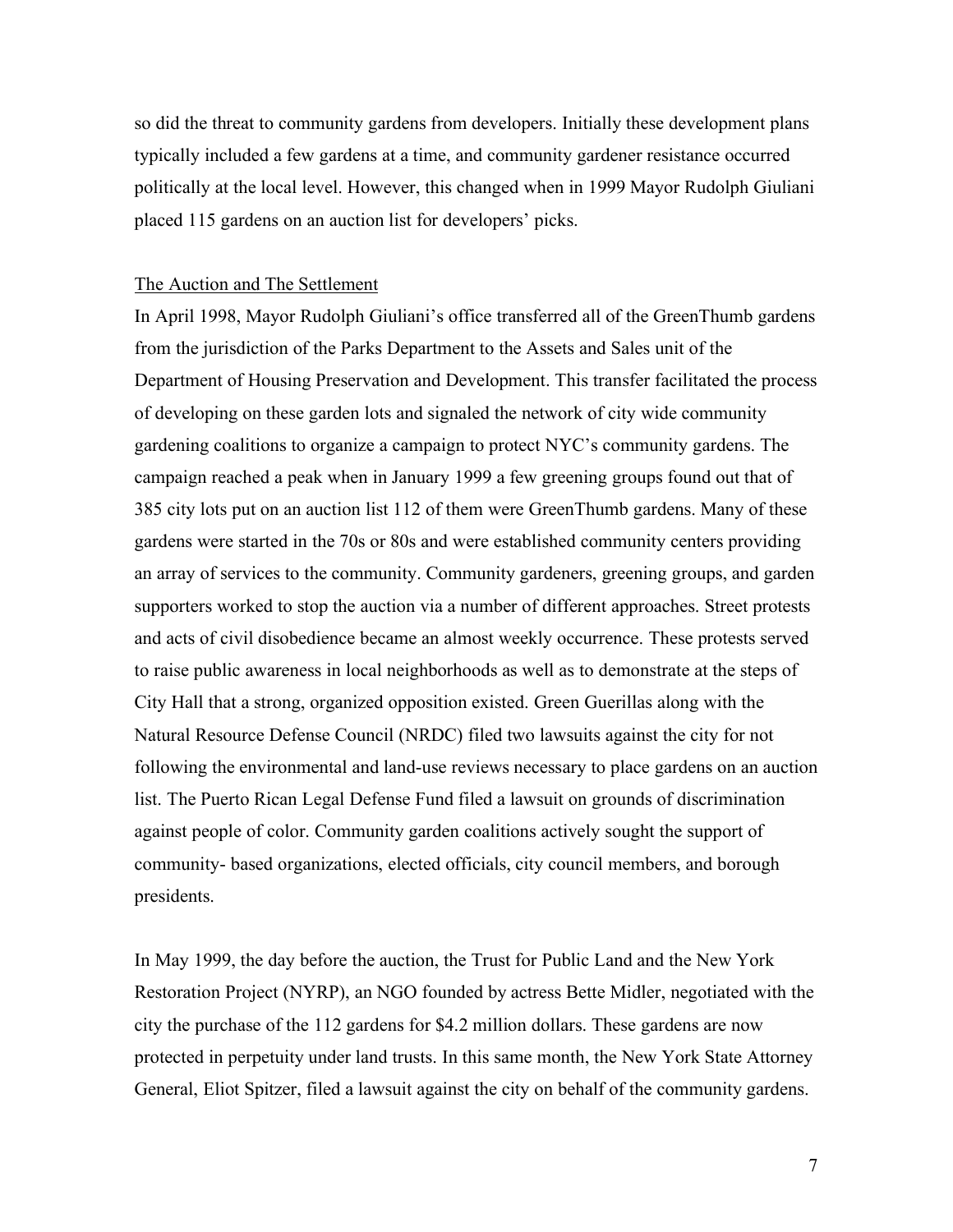This lawsuit stated that the city was violating state environmental laws concerning the sale of open green space. The Brooklyn Supreme Court responded by upholding a temporary restraining order on the bulldozing or sale of community gardens. This injunction was just lifted in September 2002 as a result of a settlement reached by the Attorney General and the City, now under the administration of Mayor Bloomberg. One important piece of this settlement is the creation of a Garden Review Process which,

Requires the developing agency to notify the gardeners when it proposes the development or sale of a garden lot and to provide a list of alternate City-owned properties to which the gardeners can relocate if they choose (NYC Community Gardens Agreement 2002).

The settlement also states that 198 of the gardens currently under the jurisdiction of HPD will be transferred to either the Parks Department or a nonprofit land trust organization. But, there are 152 gardens that will remain under HPD and most likely be bulldozed for residential housing or commercial space.

It is worthwhile to understand the varying land tenure systems that exist in New York City for community gardens in order to understand the varying degrees of susceptibility to development. There are approximately eight jurisdictions that a garden can fall under. These are:

- Housing Preservation and Development (HPD) 152 gardens imminently threatened;
- Housing Preservation and Development (HPD) 198 gardens under HPD jurisdiction currently being transferred to Parks Department or a land trust;
- Parks Department 88 preserved gardens;
- Trust for Public Land (TPL) 63 preserved gardens through a land trust;
- New York Restoration Project (NYRP) 42 preserved gardens through a land trust;
- Department of Education (DOE) 110 school gardens;
- New York City Housing Authority (NYCHA) gardens in low-income, project housing;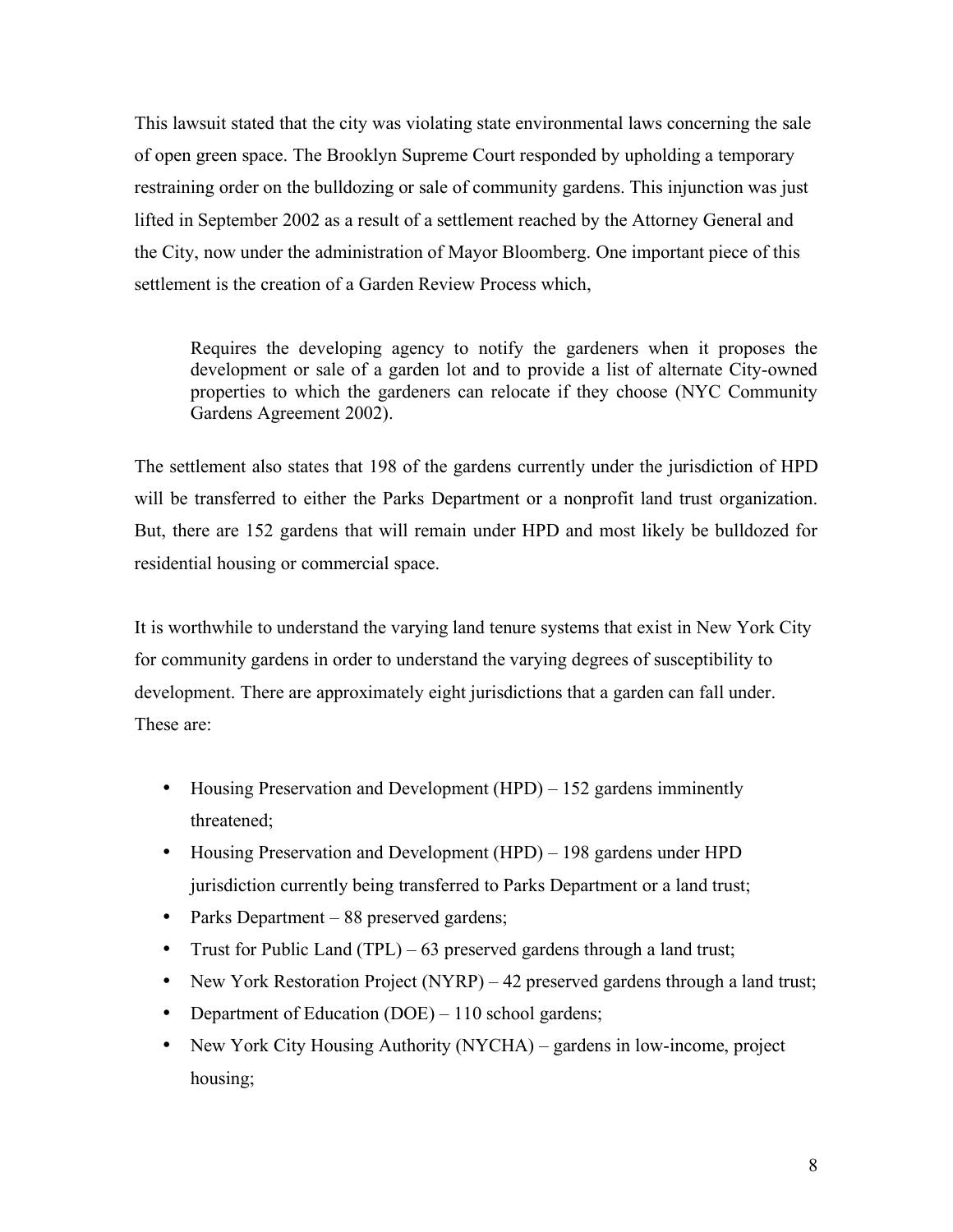- Department of Transportation (DOT) abandoned lots turned gardens;
- New York City Public Libraries (NYCPL).

(New York City Community Garden Agreement 2000; GreenThumb 2000).

Gardens that fall under TPL, NYRP, or the Parks Department are preserved gardens. School gardens under BOE jurisdiction are subject to changes deemed necessary by the school (i.e. expansion of school building). There are approximately 40 gardens that are under the jurisdiction of NYCHA, DOT, or NYCPL and each fall along varying degrees of susceptibility to development dependent on site specificities. Gardens that in the past have been transferred from HPD to the Parks Department have been successful in this process due to both sympathetic Council representatives and persistent organizing efforts by the gardeners themselves.

Of the 152 gardens that will remain under HPD approximately 26 are in the Melrose neighborhood of the South Bronx. Although there are 11,000 vacant lots throughout the city and thousands of abandoned buildings, many located a few blocks from threatened community gardens, the city still insists that garden spaces are needed for much needed residential space. Peter Marcuse, professor in the urban planning department at Columbia University says,

Even from a market based perspective, this policy doesn't hold water, because everyone knows that property values go up in a community that has a well-kept garden. It doesn't make sense to sell off the gardens before the surrounding properties are developed (Lamborn 1999).

New York City is the city with the least open space per capita in the country. The state's recommendation is 2.5 acres per 1000 residents. In the Lower East Side it is .7 acres per 1000 residents and in Melrose it is less than .25 acres of Department of Parks and Recreation parkland per 1000 residents. In contrast, Boston and Philadelphia have four acres and six acres respectively per 1000 residents (Lamborn 1999; GreenThumb 2003).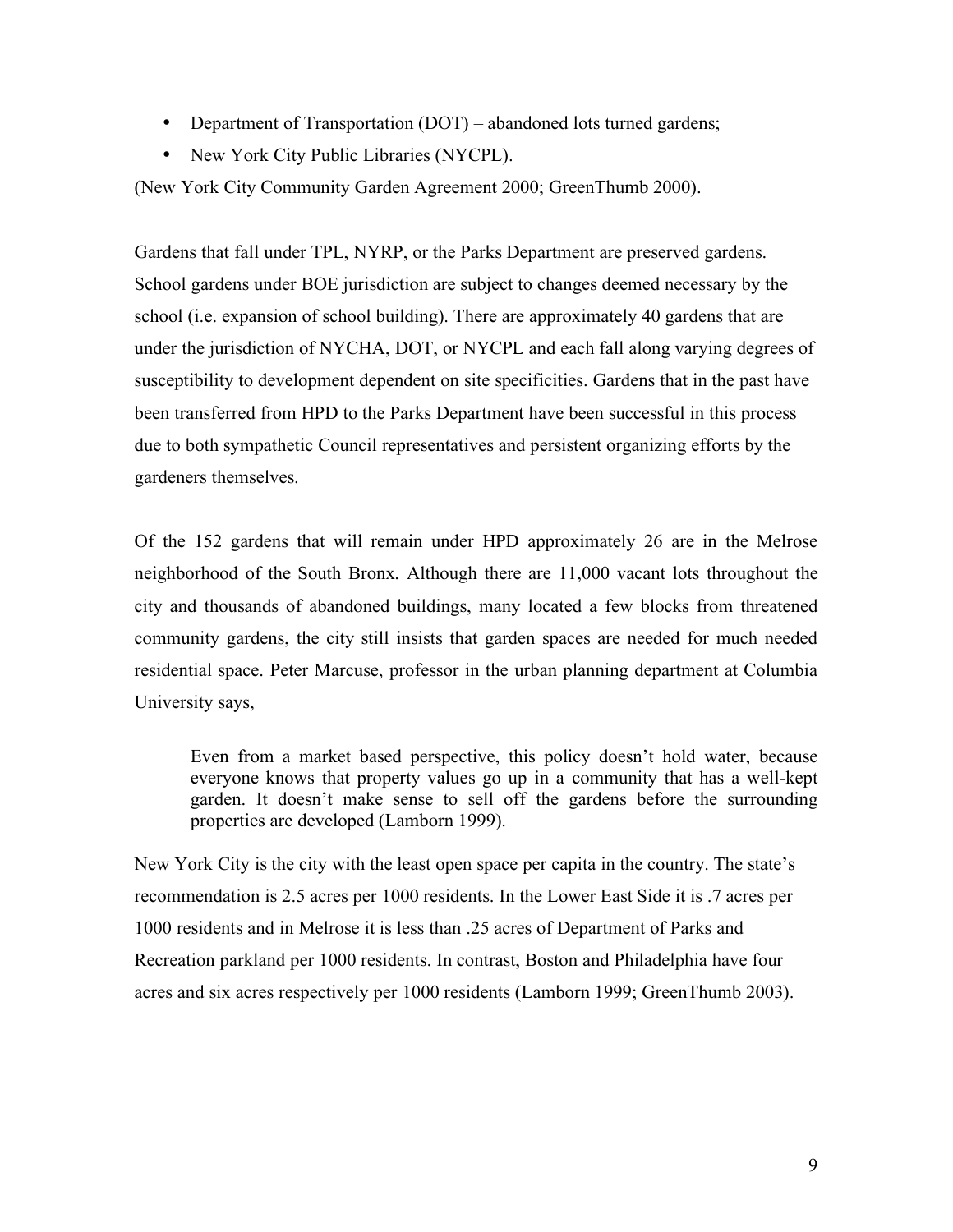### **III. Field Research Methods**

Research was conducted in the summer of 2003 at 10 community gardens in the Melrose neighborhood of the Bronx. The methodological design used was a mixed methods approach. This approach consisted of the collection of quantitative and qualitative data through review of existing data on Melrose gardens, surveys, semi-structured interviews and participant observation. Existing data collected by GreenThumb through surveys will serve to triangulate with data from field surveys and interviews. Initially, informal interviews were conducted with the 10 community gardens. The informal interviews served to identify key factors that contribute to the success and sustainability of community gardens. These key factors were then used as the template for questions in the survey. Put broadly, the questions were:

- Why was the garden created?
- What types of activities and services does the garden provide to the community?
- How is the garden managed?
- How does the garden affect the community?

The key informants for the surveys were the main gardeners from each of the 10 gardens. The main gardeners are those individuals, typically 2-3, whose names appear on the GrennThumb lease. Participant observation at each garden facilitated the identification of additional garden members for semi-structured and informal interviews. Semi-structured interviews were also conducted with key representatives of city-wide greening organizations.

Melrose was chosen as my research site because it is a neighborhood unique in its development scope and contains a sampling size of gardens appropriate to make this research relevant.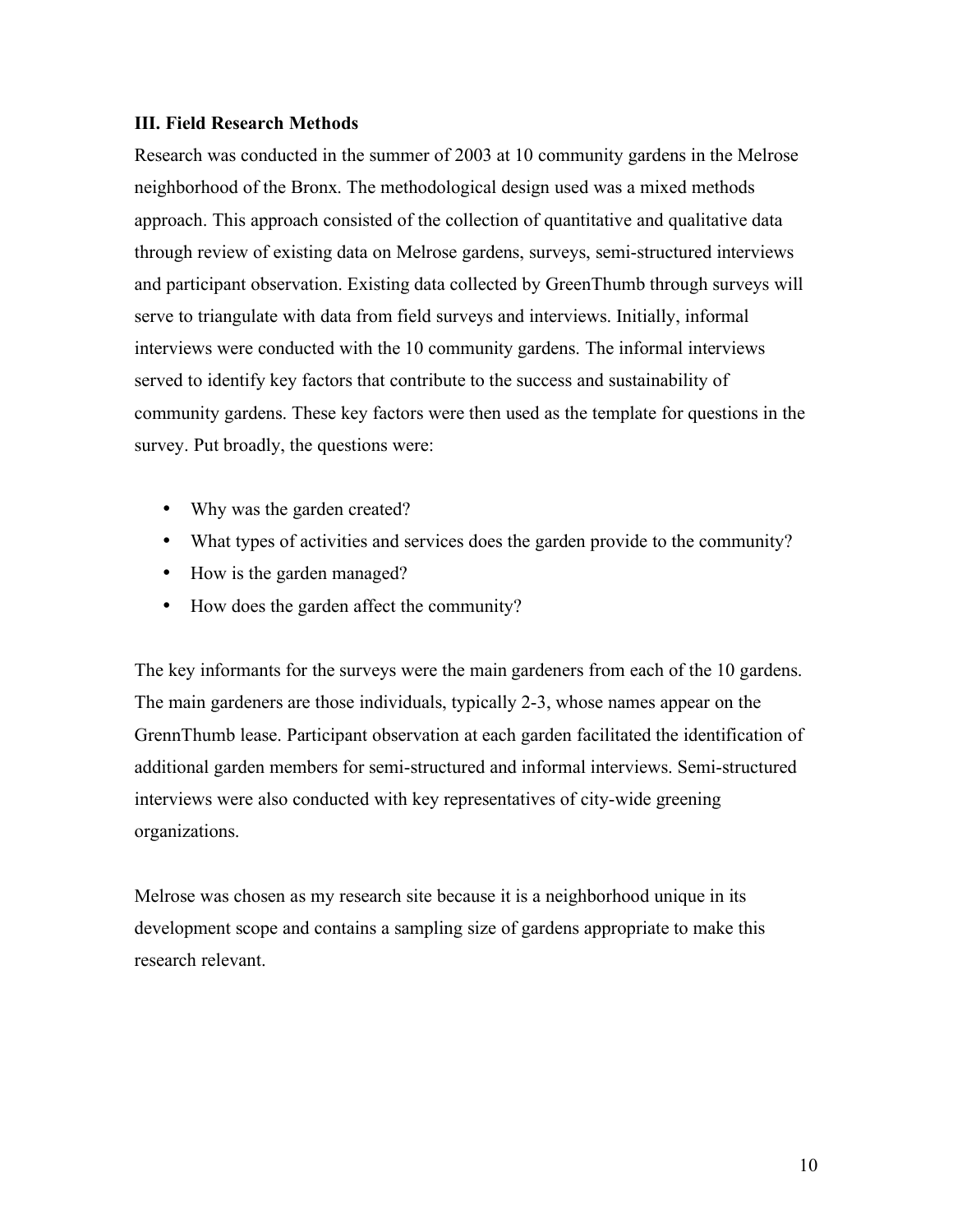#### **IV: Background on Melrose, Bronx**

#### Urban Decay and Renewal

Melrose Commons neighborhood is located in the South Bronx, east of Yankee Stadium, and encompasses approximately 30 blocks in portions of Community Boards 1, 2 and 3 and Community District 17. Melrose is home to some 6,000 people with a median family income of \$12,000 a year. The demographic breakdown is: 66% Latino, 30% African American, 2% Caucasian, 1% Asian, and 1% Other (US Census 2000). In 1990 the city owned 65% of the land and 30% of the housing stock. Ten percent of this housing stock was abandoned in the 1960s and 1970s (Concern 1997). In 1970 the population of Melrose was 21,000 and in 1980 it dropped to 3,000 in part as a result of abandonment and arson of residential spaces, and the building of the Cross Bronx Expressway, which displaced many residents (Birch 1998). Melrose Commons, along with most of the South Bronx, experienced severe urban decadence in the 1970s and 1980s. However, with renewed support from the city government, the establishment of community based organizations and NGOs, and grassroots efforts such as block associations, neighborhood watch groups, and community gardens, Melrose Commons is rapidly changing.

With a pressing need for urban revitalization, the New York Department of Planning and Housing Preservation and Development agency (HPD) began drafting a plan for Melrose in the early 1980s and released a public draft in 1990. Members of Melrose community raised a number of issues with the development plan, but most importantly that they were not included in the drafting of the plan over the past 9 years. Members of the community were determined to have their voice heard in order to create a participatory planning process to draft a new development plan. The organization Nos Quedamos/We Stay was founded to do just this, lead by Yolanda Garcia (AFGE 1995). The main concerns with the draft were:

the affordability of the proposed developments; the in- opportunity for existing businesses to expand; the lack of inclusion of services (health care, senior citizens, youth, libraries) not present in the community; the inappropriateness of the designated open space; the realignment of the street pattern that did not account for the way the streets were actually used; the quality of the proposed construction and the appropriateness of the building materials; and the future of the community for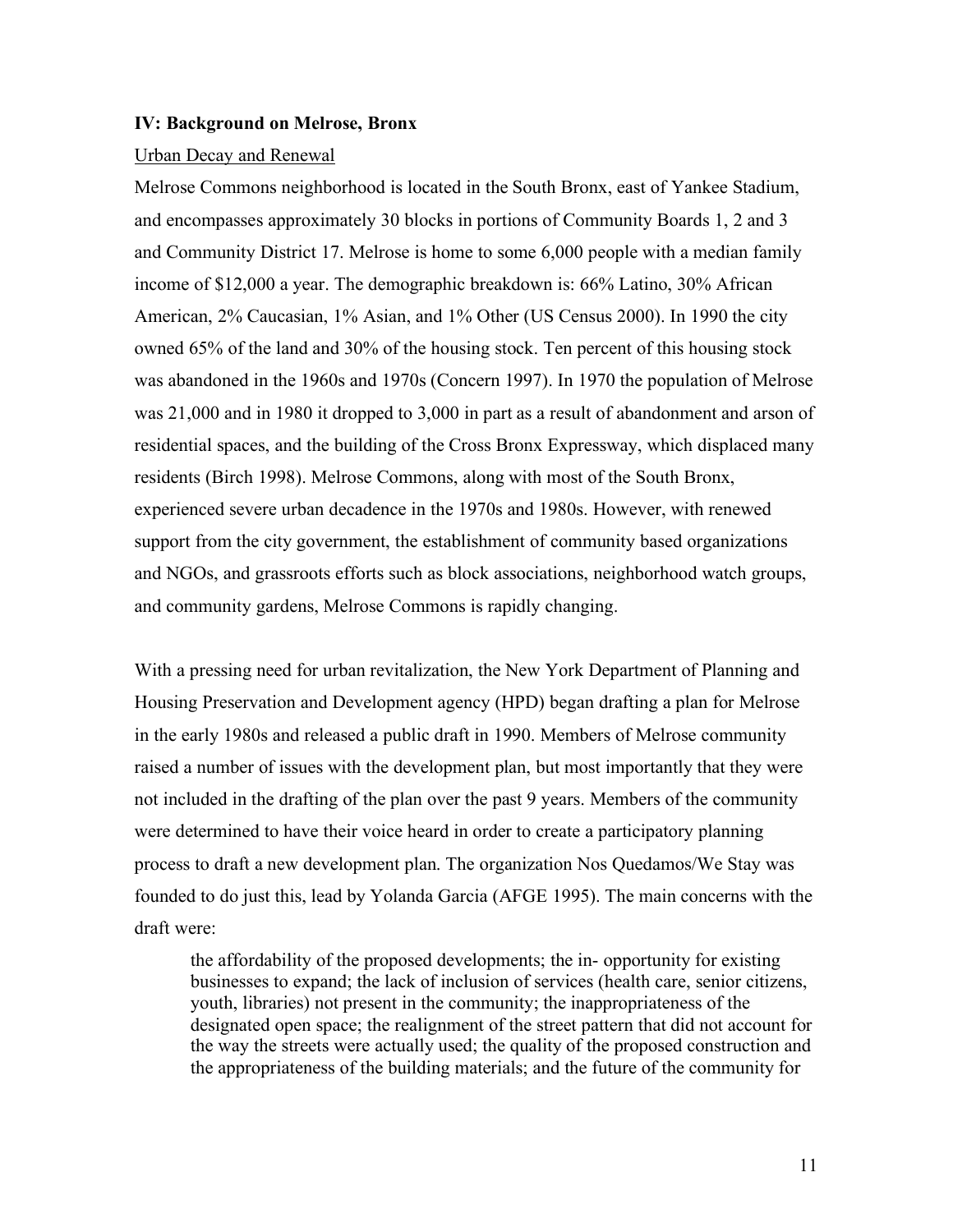further expansion of municipal services (AFGE 1995).

The designated open space was to be a four acre public park in the center of Melrose. Residents were concerned that the park would attract drug dealers and create an unsafe environment. After a number of working sessions with members of the community and local politicians four general goals emerged that would guide the planning process:

- to provide a framework for the redevelopment of the area that respects the existing community by bringing the community in as a partner in the development of the plan;
- to provide services health, cultural and educational, recreational and commercial opportunities that are currently not available and to reinforce those that currently exist and are desirable;
- to support economic development anchored on the existing strengths and successes that community residents, businesses and institutions have achieved;
- to become a desirable place to live and conduct business for individuals from outside the community who wish to locate here (AFGE 1995).

Over the past 10 years Yolanda Garcia and Nos Quedamos/We Stay have developed a collaborative, participatory planning process and are presently in the final stages of drafting a new urban revitalization plan for Melrose.

District 17 contains approximately 27 community gardens. Eight of these gardens are preserved under the Parks Department, New York Restoration Project, Trust for Public Land, or Department of Education (GreenThumb 2003). This leaves approximately 19 gardens under the jurisdiction of HPD, many of which are included in the Melrose Commons development plan. In the late 1990s Melrose gardeners formed the South Bronx United Gardeners (SBUG)coalition with the goal of saving their gardens from development. It wasn't until early in 2003 that Nos Quedamos and SBUG began to negotiate an alternative development plan that would include new housing and the preservation of the gardens. There have been approximately six meetings where key stakeholders are present to try and move forward in creating another alternative development plan. The stakeholders in this process include Nos Quedamos, community gardeners (SBUG), greening group representatives (Green Guerillas, GreenThumb, NYRP, TPL, More Gardens!), local universities, urban planners, Community Board members, and City Council representatives.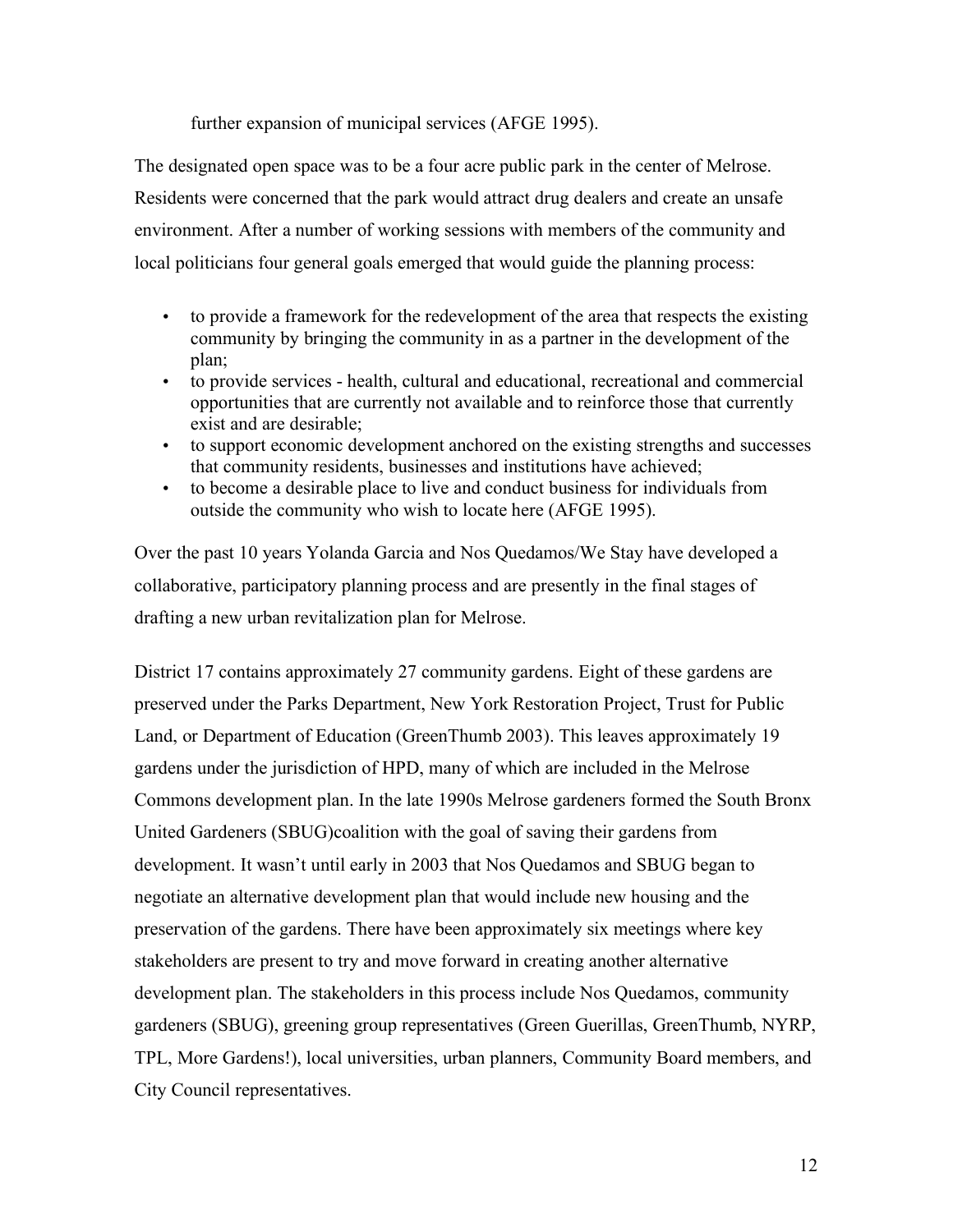However, ultimately the decision as to the fate of these gardens comes down to City Councilman of District 17 Jose Marco Serrano. Recent information from the Councilman's office says he is not going to support the transfer of any of the gardens to preserved status. Just on November 25, 2003 more than 60 gardeners rallied outside Bronx Borough Hall in protest of all the gardens in the Bronx that are still subject to development. As of December 2003 the fate of these gardens is up in the air. It remains to be seen whether some gardens are saved via the new Melrose Commons development plan, via transfer to the Parks Department or a land trust, or whether all the gardens are bulldozed and this 30 block radius's only open space are a few public parks. Unlike community gardens, public parks rarely build a sense of place and ownership, social empowerment, offer educational services, food, or embody a self-organized management system that exists to ensure safety and community inclusion. The differences between open public space and open communal space will be discussed further at the end of section VI.

#### Melrose Gardens

The remainder of this section documents a brief history and description of each of the 10 community garden research sites. The tables at the beginning of each garden description shows the size of the garden, the year it was started, the area of land that is dedicated to food production, the number of core members, the number of adult members, and the number of youth users. Core members are represented by individuals who are an integral part of the garden on a regular basis. These individuals may be an integral part of the garden by: regularly attending garden meetings, having their own plot, participating in garden maintenance, taking on responsibility for garden activities, organizing events, representing the community garden in the neighborhood whether to solicit support from local businesses or community-based organizations or meeting with local government officials. An adult member is represented by individuals who attend activities and events hosted in the garden but do not regularly play an active role in the same capacity of a core member. Youth users include the number of children from the neighborhood and from local schools who regularly use the garden.

13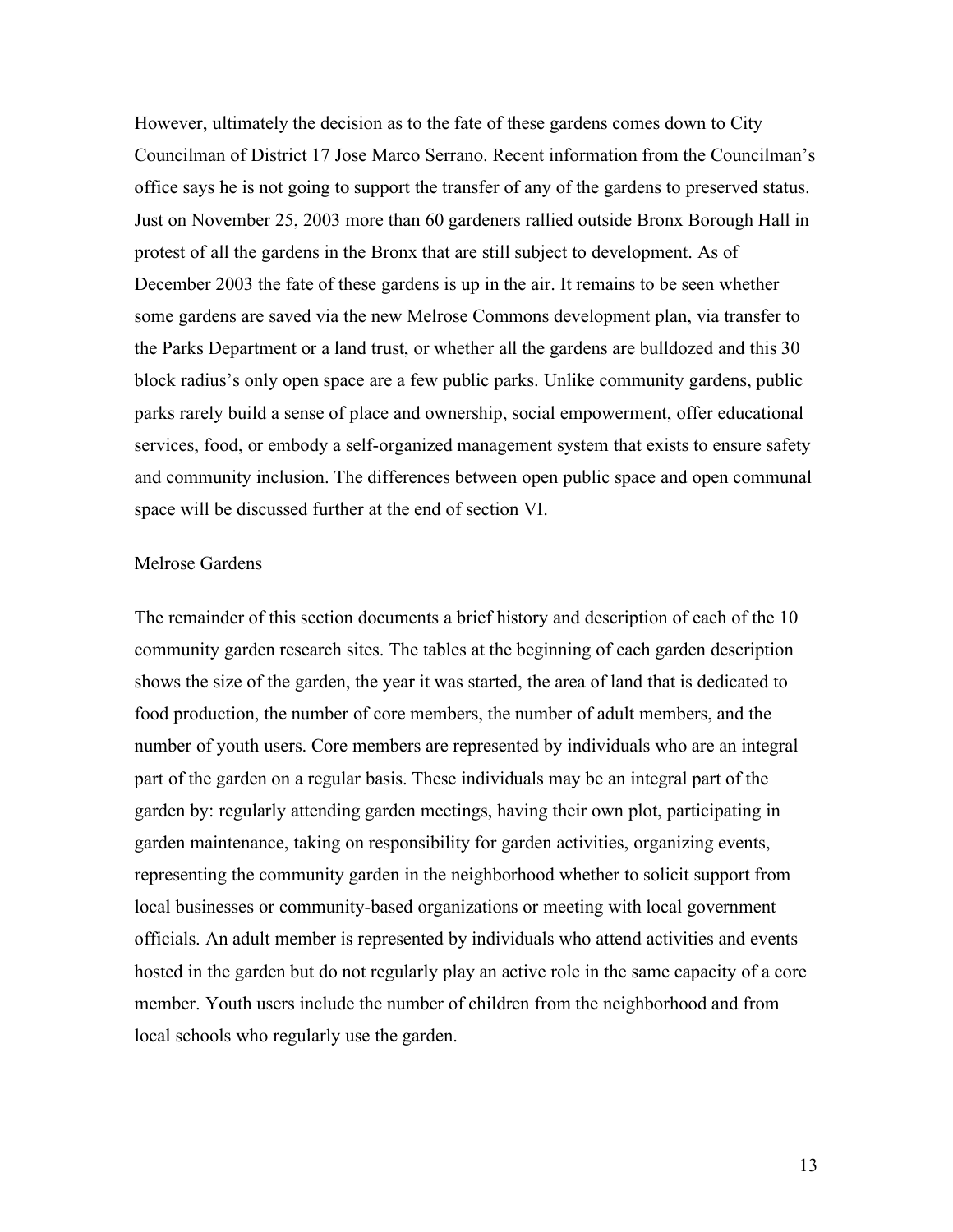| <b>Size</b>     | Year           | <u>Area in</u>  | $\frac{\text{\# core}}{\text{}}$ | $#$ adult | $#$ youth users |
|-----------------|----------------|-----------------|----------------------------------|-----------|-----------------|
|                 | <b>Started</b> | food production | members                          | users     |                 |
| $11,400$ sq.ft. | 1987           | ----            | 20                               | 30        | 40              |

*A. Badillo Community Rose Garden*

A. Badillo Community Rose Garden was started in 1987 by a handful of local community members. The head gardener is Irma Badillo. The garden is beautifully landscaped with a number of ornamental and native trees and bushes. This garden is known for its more than 15 well kept, colorful rose bushes. Members of the community often come to the garden and are free to cut flowers to bring home. The garden hosts Halloween parties, end of the school year parties, and birthday parties. Irma believes some of the benefits provided by the garden are beautification of the neighborhood, control of noise and air pollution, and that it is a safe haven for people to come and get to know each other. She said it is difficult to balance the degree of accessibility offered to the public and the maintenance of control and good management of the garden. The difficulty arises when it comes to granting membership and a key for the garden to an individual who you have just met. The risk is that they see the garden as a safe haven from the police and a secluded place for drinking or drug use. Ultimately this is a challenge that leaders of a garden often face in maintaining a safe environment that is as inclusive as possible.

| <b>Edith Community Garden</b> |
|-------------------------------|
|-------------------------------|

| <u>Size</u>   | Year           | Area in food        | $\frac{\text{\# core}}{\text{}}$ | $#$ adult users | $\#$ youth |
|---------------|----------------|---------------------|----------------------------------|-----------------|------------|
|               | <b>Started</b> | production          | members                          |                 | users      |
| $5000$ sq.ft. | 1993           | Approx. 400 sq. ft. |                                  |                 | 40         |

Herbie is a retired Puerto Rican man who has been the main contact of the garden since its creation in 1993. The garden is very active in providing children's activities all year round. They created a program called TAC or Teen Activity Club where teenagers act as leaders for workshops and arts activities for the younger children. The garden owns a 15-passenger van that allows them to organize trips with the children to large public parks, such as Van Courtlandt Park. The van also facilitates the transport of materials to improve the physical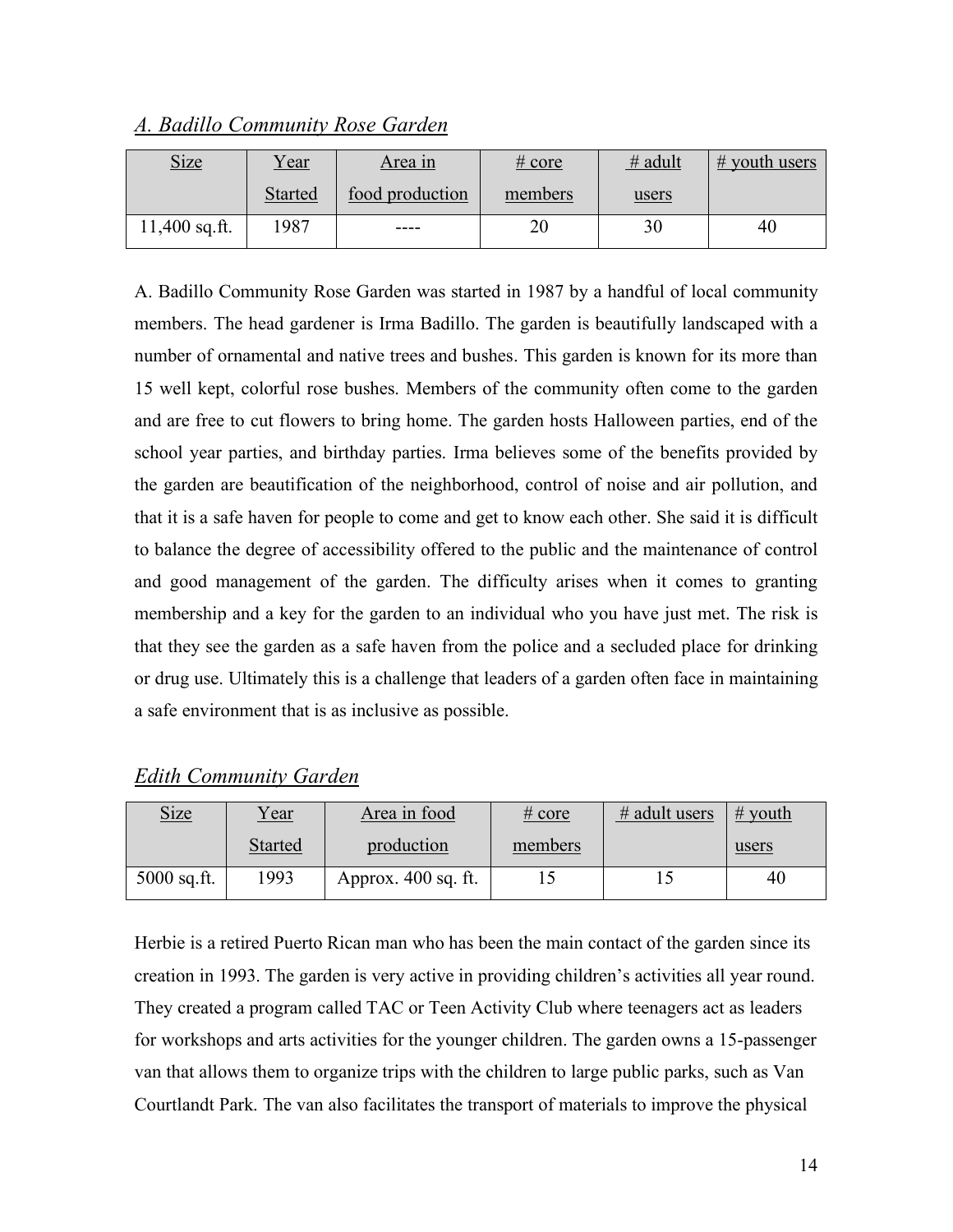aspects of the garden. The garden became a non-profit with 501 © 3 status in June 2003 for the purpose of raising funds to improve garden programming and the physical structures of the garden. At the rear of the garden is a large performance stage where school children put on dance performances. The garden is famous amongst the school children for hosting an end of the school year and back to school party every year. Herbie says he's tried to develop a regular partnership with local schools so that teachers can use the garden as a classroom, but that to date it has not been successful. The garden organizes two pig roasts a year where around 100 people attend.

| <b>Size</b>   | <u>Year</u>    | Area in food         | # core  | $#$ adult users | $#$ youth |
|---------------|----------------|----------------------|---------|-----------------|-----------|
|               | <b>Started</b> | production           | members |                 | users     |
| $8330$ sq.ft. | 1976           | Approx. 4500 sq. ft. | 25      | Over 100        | 50        |

*Centro Cultural Rincon Criollo*

The Centro Cultural Rincon Criollo is an exemplary garden in Melrose and in all of New York City. This garden was founded 27 years ago and today is composed of over 100 members, with 20 acting as active/core members. Rincon Criollo is unique because they are also a music group that plays traditional Puerto Rican plena and bomba music. They are a widely recognized community garden that has been featured at the Smithsonian Institute, the Bronx Council on the Arts, Hostos Community College, and on television shows. The physical aspect of the garden is well organized and colorful. At the entrance there is a 3-dimensional map of Puerto Rico that was carved out of the ground. They have a casita where gourds grown in the garden, hollowed out and ridged to make the guiro instrument hang from the ceilings. Hundreds of photos hang from the walls of famous people who have visited the garden and of events hosted in the garden. The garden regularly provides music, dance, and arts and crafts classes. The arts and crafts objects are sold at events hosted in their garden. Their events range from harvest festivals to dance and music performances where up to 200 people attend. The garden's intensive food production is done in raised beds, in order to better manage soil quality, and is managed by 14 urban farmers. The harvest goes to the growers, garden members, and donation to the outside community. The garden grows over 20 types of vegetables many of rare and

15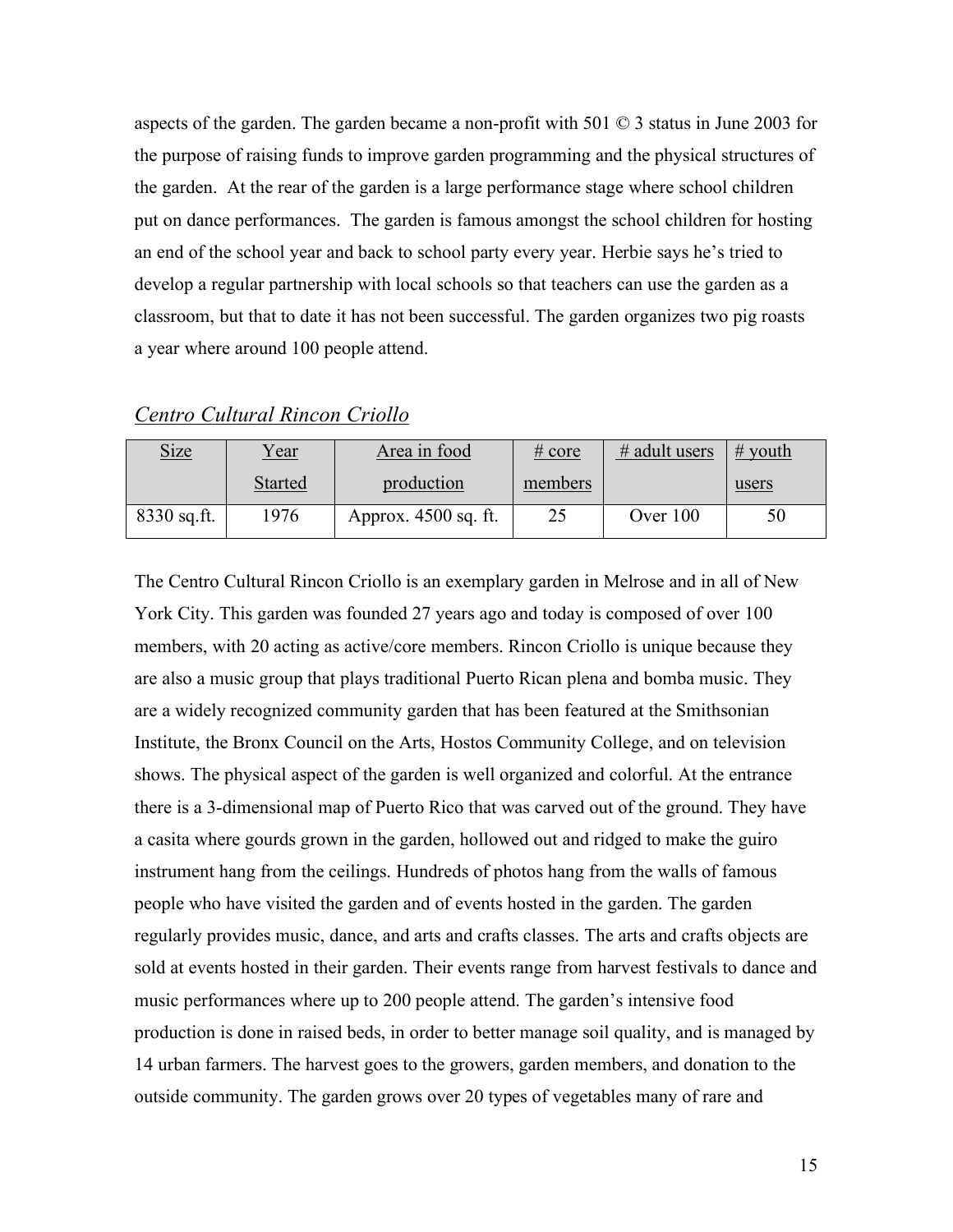heirloom varieties, which contributes to the preservation of genetic diversity. The vegetables grown are: squash, cabbage, yautia, beans, peas, collards, potatoes, onions, hot peppers, spinach, okra, cucumber, lettuce, beets, and many herbs they use for medicinal purposes. The garden also has a 20-foot long trellis of grapes, which they harvest and make wine from.

Norma Cruz is the president, and Pedro Figueroa, the vice-president. This garden is sustained by a sense of deep-rootedness, collective ownership, and structured management. This in part has to do with the age of the garden but also with the approach of the leaders of the garden. They believe in camaraderie, tolerance, and acceptance. Their combination of gardening and music creates a space where people feel at home. Rincon Criollo has 501 © 3 status to facilitate funding and their management system is similar to that of an NGO. Regular elections are held for seats of president, vice president, secretary, head of food production, head of cultural activities, head of public relations, and for the board of directors. Fundraising for food production and for cultural events is kept separate. Norma is the third President the garden has had. Jose Soto-Chema, the founder of the garden, was the first President. Following him came Pedro Figueroa, who then stepped down to Vice President 2 years ago to pass it on to Norma. Pedro became a member of the garden just a few years after Jose founded it and Norma has been there for over 15 years. Although each of the three at one time has acted as President, the leadership in the garden is like a lattice net with good distribution of responsibilities (Victor manages garden, Carmelo works with politicians, Carlos is PR person that organizes the musical aspects) and a handful of very dedicated leaders.

| <b>Size</b>   | <u>Year</u>    | Area in food        | # core  | $#$ adult | $#$ youth |
|---------------|----------------|---------------------|---------|-----------|-----------|
|               | <b>Started</b> | production          | members | users     | users     |
| $2465$ sq.ft. | 1978           | Approx. 300 sq. ft. |         |           |           |

*Homeowners and Tenants Community Garden*

Carmen Martinez is the main garden contact at the Homeowners and Tenants Community Garden. Her garden is one of the smallest in Melrose and also one of the oldest—started in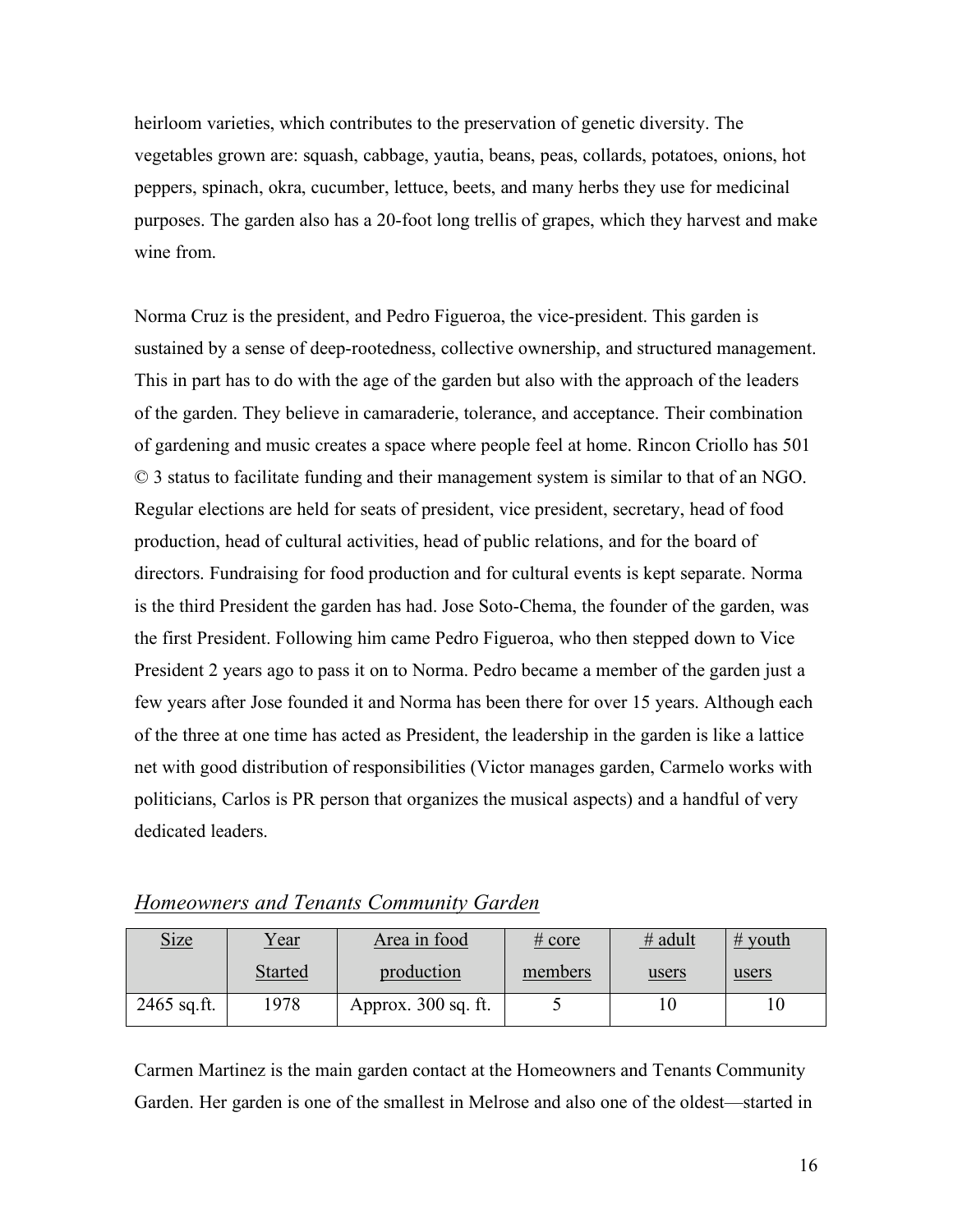1978. The garden is not very visible from the street, snugged in between two apartment buildings. In the entrance there is a 3-story tall pine tree. Carmen decorates the garden's border with the sidewalk with colorful landscape objects and flowers she says so that the colors catch people's eyes as they walk by and then maybe they'll come into the garden. Her parents started the garden; her father loved nature and was always in the garden. Unfortunately he died recently and the responsibility of maintaining the garden passed to Carmen. She said the garden keeps the memories of her father alive. Although the garden doesn't offer as many organized activities as some of the other gardens and they don't grow food right now because she herself has been sick, Carmen does regularly attend weekly meetings organized by More Gardens! (a grassroots NGO garden activist group founded in 1999) and SBUG (South Bronx United Gardeners). The meetings serve as a space for the gardeners to organize and take action to save their gardens from development and to organize events together.

### *Latinos Unidos*

| <b>Size</b>   | Year           | Area in food         | # core  | $#$ adult | $#$ youth |
|---------------|----------------|----------------------|---------|-----------|-----------|
|               | <b>Started</b> | production           | members | users     | users     |
| $9362$ sq.ft. | 1991           | Approx. 6000 sq. ft. |         | ∠~        |           |

Juan Bolanos started Latinos Unidos in 1991 with the goal of producing food and creating a place to relax. Carmen de Jesus became an additional GreenThumb contact person when she and a few others from the community cleaned up two abandoned lots adjacent to Juan's in the winter of 2003. The three lots compose Latinos Unidos and there are 25-30 people who regularly use the garden. Half of the space is used to collectively grow vegetables: tomatoes, corn, eggplant, beans, squashes, garlic, onion, green pepper, and collard greens. The food is distributed amongst the garden members and donated to the community. The other half of the garden is a communal space with a casita and play area for the kids. They've held events for Mother's Day and birthdays. There are people in the garden everyday from 10-5pm just spending time together, talking, cooking and listening to music. When I asked why she started the garden she responded, "in order to have a space of our own outside of our apartments and to get the kids off the street, away from the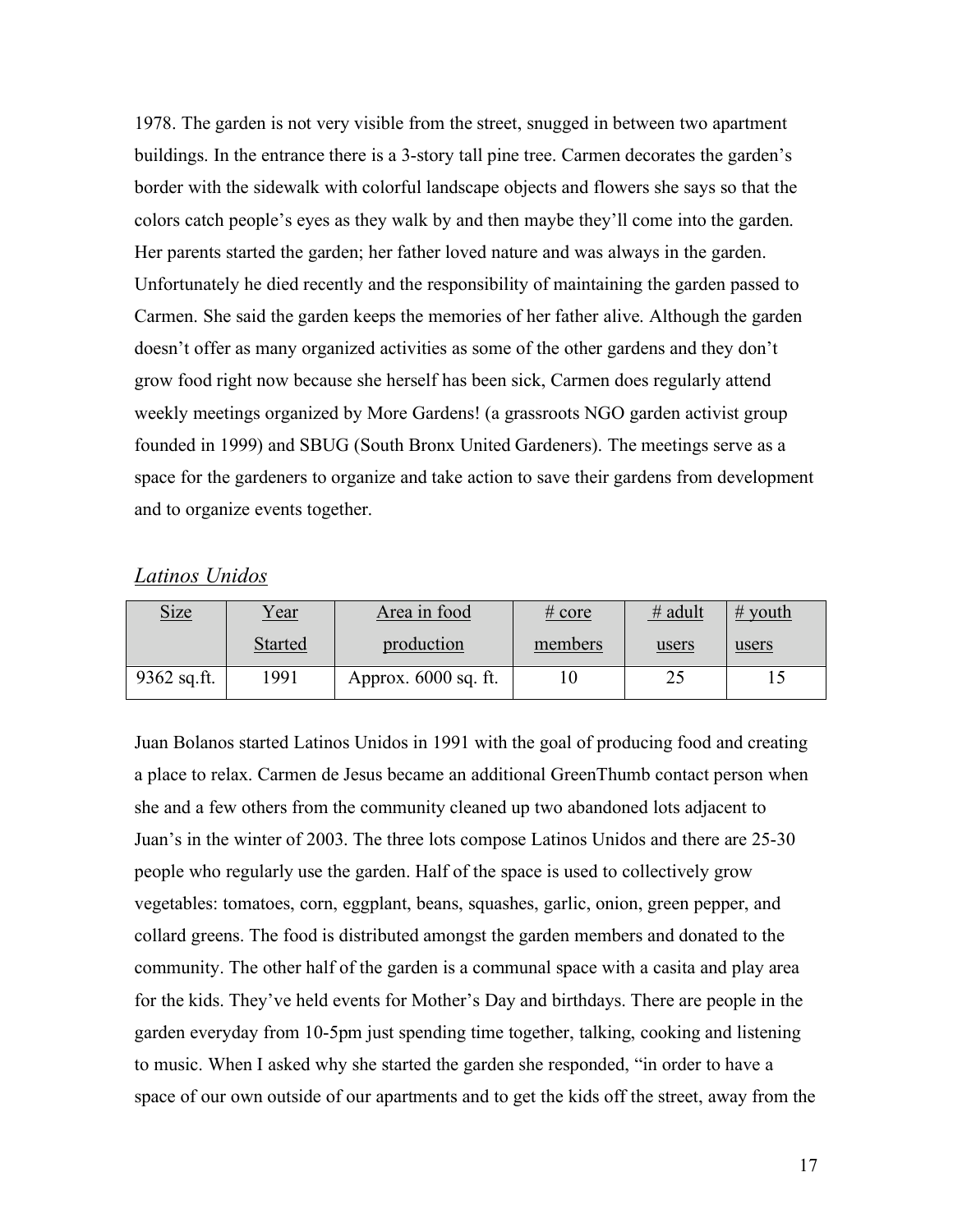dangers of crime and drugs". Carmen said the biggest problem they face is a group of heroin users who have built a makeshift wooden shack adjacent to an apartment building and the garden. She hopes that simply the presence of people regularly spending time in the garden will push the drug users away.

| <u>Size</u>     | Year    | Area in food         | # core  | $#$ adult | $#$ youth |
|-----------------|---------|----------------------|---------|-----------|-----------|
|                 | Started | production           | members | users     | users     |
| $14,504$ sq.ft. | 1998    | Approx. 8700 sq. ft. |         | 20        | 30        |

*Sunshine Garden Association*

This garden is under two separate management groups, one lead by Frank Madera and the other lead by Sixto. However, at the time the garden was created these two men along with about 8 others spent almost a full year cleaning what was then a neighborhood dump site. The main purpose for creating the garden was to provide fresh vegetables for the community. Today the garden is divided into two by a 3-foot high fence. The group lead by Frank has a core membership of 14 individuals each with their own key. The garden is open to the public every day from 9am-5pm. The garden cooks dinner every day using food grown in the garden and feeds about 10 people daily. Food is harvested from the garden from late June through mid October. The garden grows tomatoes, eggplant, peppers, green peas, corn, potatoes, radishes, squash, zucchini, and garlic. About twice a year they cook a goat or pig that feeds about 80 people. The fuel for cooking comes from leftover wood that is donated by a local glass warehouse. This wood is used to transport glass but at the warehouse they would otherwise throw it out. The garden also hosts about 30 kindergarten children each week for recreational activities. The 14 core members each have their own vegetable plot, but if someone's plot needs work, such as weeding or harvesting, and that person is unable to than another member will volunteer to do the work. Decisions about the garden are made democratically at regularly held meetings.

Sixto is the leader of the other side of the garden which encompasses about 40-45% of the whole garden. This section also focuses on intensive food production. Their core membership consists of 10 people. They host both Mother's Day and Father's day events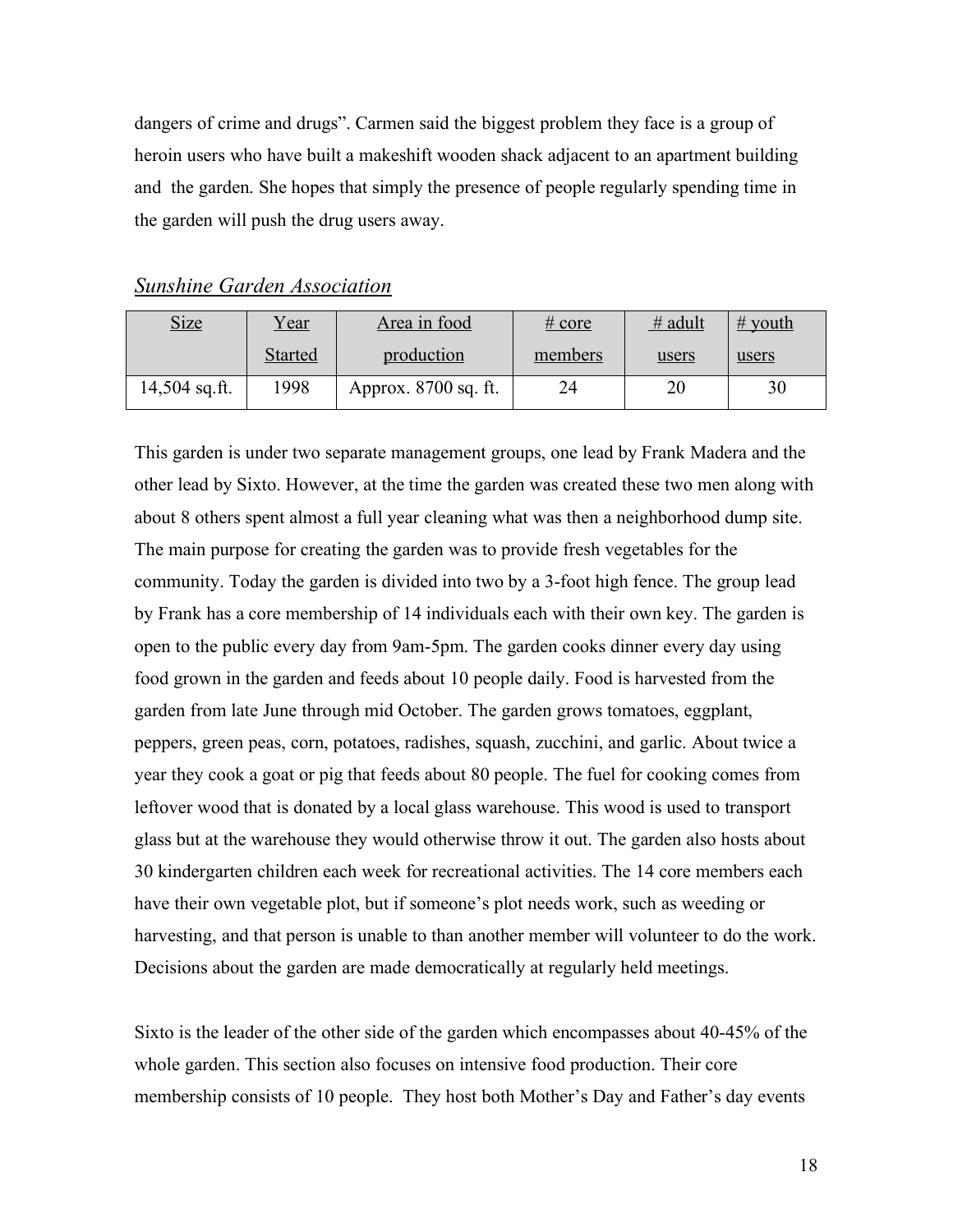where approximately 25 people will attend. Decisions about the garden are made by the 10 core members.

| <u>Size</u>   | <u>Year</u>    | Area in food        | $\frac{\text{\# core}}{\text{}}$ | $#$ adult | $#$ youth |
|---------------|----------------|---------------------|----------------------------------|-----------|-----------|
|               | <b>Started</b> | production          | members                          | users     | users     |
| $4850$ sq.ft. | 1994           | Approx. 970 sq. ft. |                                  | 14        |           |

*Vogue Community Garden*

This garden was started by Ivelisse Torres, members of her family, and Father Terry from the neighboring Franciscan Friary Church. Ivelisse and Father Terry created a petition for neighbors to sign in support of pushing the drug users then in the abandoned lot out and turning the lot into a community garden. Their main goal in creating the garden was to keep the children off the streets. The garden offers educational activities for both adults and children. Students from Public School 29 use the garden 3 to 6 times a month. Ivelisse's mother holds workshops for adults on horticulture. Vogue garden hosts Halloween parties, birthday parties, baby showers, and pig roasts when 50-70 people will attend. The food they produce is distributed amongst members and donated to the community. They harvest eggplants, tomatoes, lettuce, habanero peppers, green peppers, strawberries, raspberries, blackberries, peaches, and grapes. There is not a regularized system of leadership or distribution of responsibilities, everyone shares responsibility and decisions are made by consensus. Ivelisse's sister in-law, Ivette, said that what makes the garden special are all the memories she holds about her four kids growing up there over the past 9 years. Her husband Carlos said, "it's important to educate kids about planting, kids need to know where their food comes from".

## *Neighborhood Advisory Committee*

| <b>Size</b> | Year           | Area in food        | $\frac{\text{\# core}}{\text{}}$ | $#$ adult | $\frac{\# \text{ youth}}{\#}$ |
|-------------|----------------|---------------------|----------------------------------|-----------|-------------------------------|
|             | <b>Started</b> | production          | members                          | users     | users                         |
| 5900 sq.ft. | 1983           | Approx. 250 sq. ft. |                                  |           | 120                           |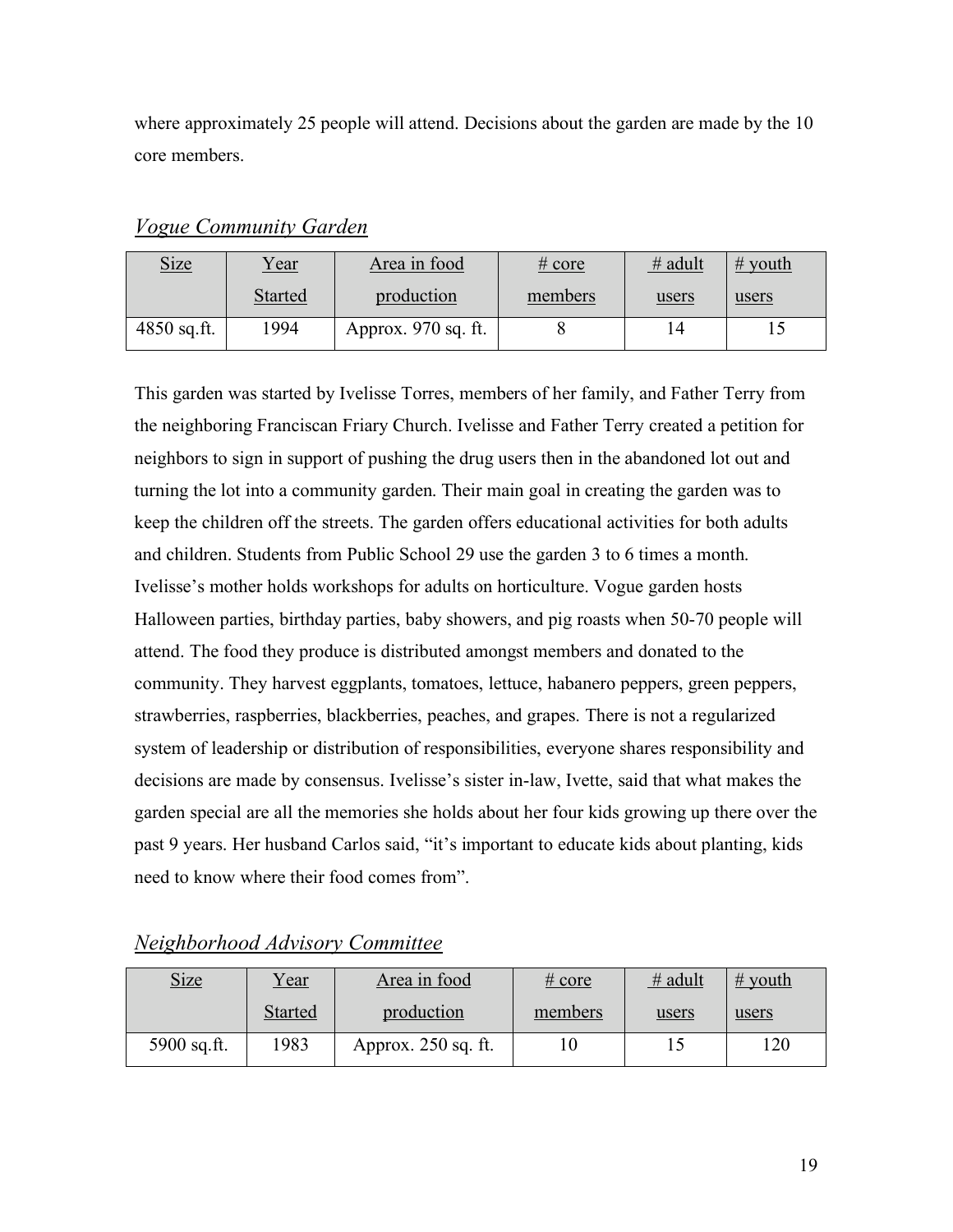Marty and Brother Ed Fallen, who is now the head of a community-based organization, Highbridge Community Life Center, founded this garden in 1983. The garden has 10 raised beds each corresponding to a family or to a local community group or school. To become a member of the garden you are assigned a box and should pay \$5. Members are also expected to participate in fall and spring clean up and attend the regular membership meetings. They hold weekly garden meetings in order to address the needs and concerns of the members and use this time to democratically make decisions. Marty's wife, Francine, is a schoolteacher in the South Bronx. During the summer she coordinates all the youth activities in the garden. Three times a week there are 30 students from a summer program run by the local school that go to the garden for environmental education activities. They hold events for birthdays, 1<sup>st</sup> Communions, Easter, Halloween, Earthday, Christmas, and also have barbeques. The Mott Haven Prevention Program is housed in the building next to the garden, which works with close to 700 teenage boys. Marty organizes workdays in the garden with the teenagers to build benches, picnic tables, a barbeque, and general maintenance of the garden. Marty believes, "it is important to build relationships with local organizations because everyone is a potential resource for each other". The gardens serve as an anchor for the community to build social networks, to instill a sense of ownership, and to create a safe and lively environment. The garden receives material support via donations from the Salvation Army.

Marty grew up across the street all his life, since the 1940s, and he now works for an organization just next door finding homes for disabled people. This garden was included in the 1999 Auction List, so Marty knows what it was like to be imminently threatened and needing to become politically active to raise awareness about the benefits of the garden. In a last minute resolution Marty's garden was bought by TPL. However, he is still very active in doing advocacy and organizing work in order to save the rest of the Melrose gardens. He believes that, "although adequate housing is long overdue there is the problem of the population becoming saturated." According to Marty the original Melrose Commons plan was beautiful but was so disconnected from the people in the community: who they are, what they want and need, what there incomes are, that Yolanda Garcia started Nos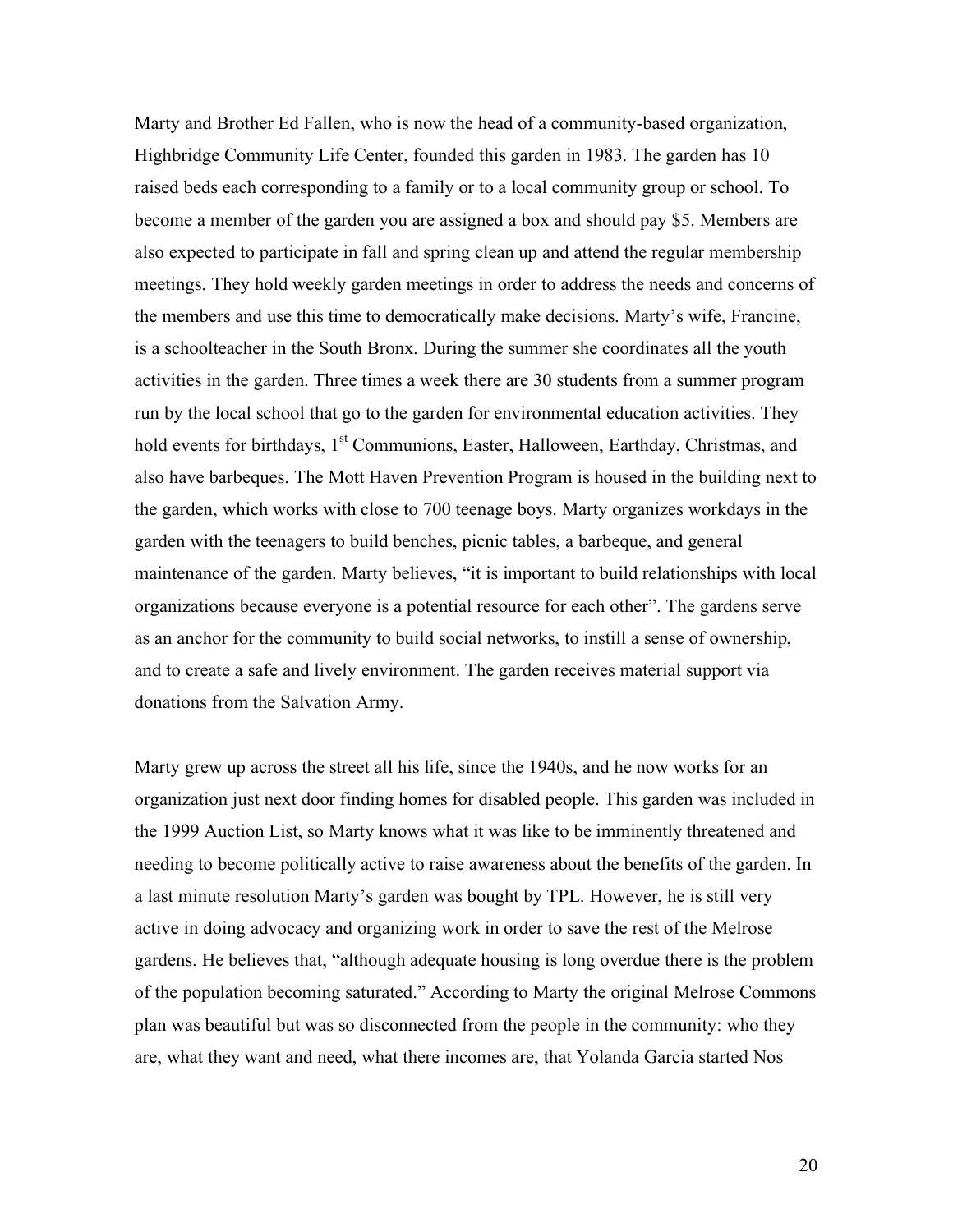Quedamos/ We Stay to be the voice of the community for development initiatives. Marty feels that this new initiative can serve as a model of an integrated development plan.

| <u>Size</u>   | <u>Year</u>    | Area in food          | $\frac{\text{\# core}}{\text{}}$ | $#$ adult users | $\#$ youth |
|---------------|----------------|-----------------------|----------------------------------|-----------------|------------|
|               | <b>Started</b> | production            | members                          |                 | users      |
| $5075$ sq.ft. | 1996           | Approx. $500$ sq. ft. |                                  | 30              |            |

*Family Group Garden*

Madeleine Torres and her mother Urbana Diaz started this garden in 1996 to create a safe place for the children and to foster the growth of a green space. As Madeleine says, "The garden serves the community because we need green space to absorb nature, outside there's nothing but brick, here we can hear the birds and the bees". Family Group Garden hosts weddings, birthdays, Sweet 16s, baby showers, and other community events. Students from Public School 29 visit the garden and are taught about how to grow vegetables and plants. The garden also organizes children's workshops for the neighborhood about nature. Madeleine occasionally uses the garden as a day care center where local residents leave their children under her care. In the center of the garden there is a casita. There is a small area in the back of the garden dedicated to food production, which is collectively grown and consumed by members of the garden.

# *Rainbow Block Association*

| <b>Size</b>   | <u>Year</u> | Area in food        | # core  | $#$ adult | $#$ youth |
|---------------|-------------|---------------------|---------|-----------|-----------|
|               | Started     | production          | members | users     | users     |
| $5050$ sq.ft. | 1985        | Approx. 500 sq. ft. |         | 20        | 40        |

The Rainbow Block Association was started Frank Coley and Phyliss in 1985 and Marilyn Rodriguez was one of the members. When Frank and Phyliss moved in 2000 Marilyn Rodriguez became the main contact. Her garden has one casita, an area with rubber mats on the ground and a lawn for children to play and a sectioned off area for vegetables. This garden is no longer threatened by development and is going through the process of being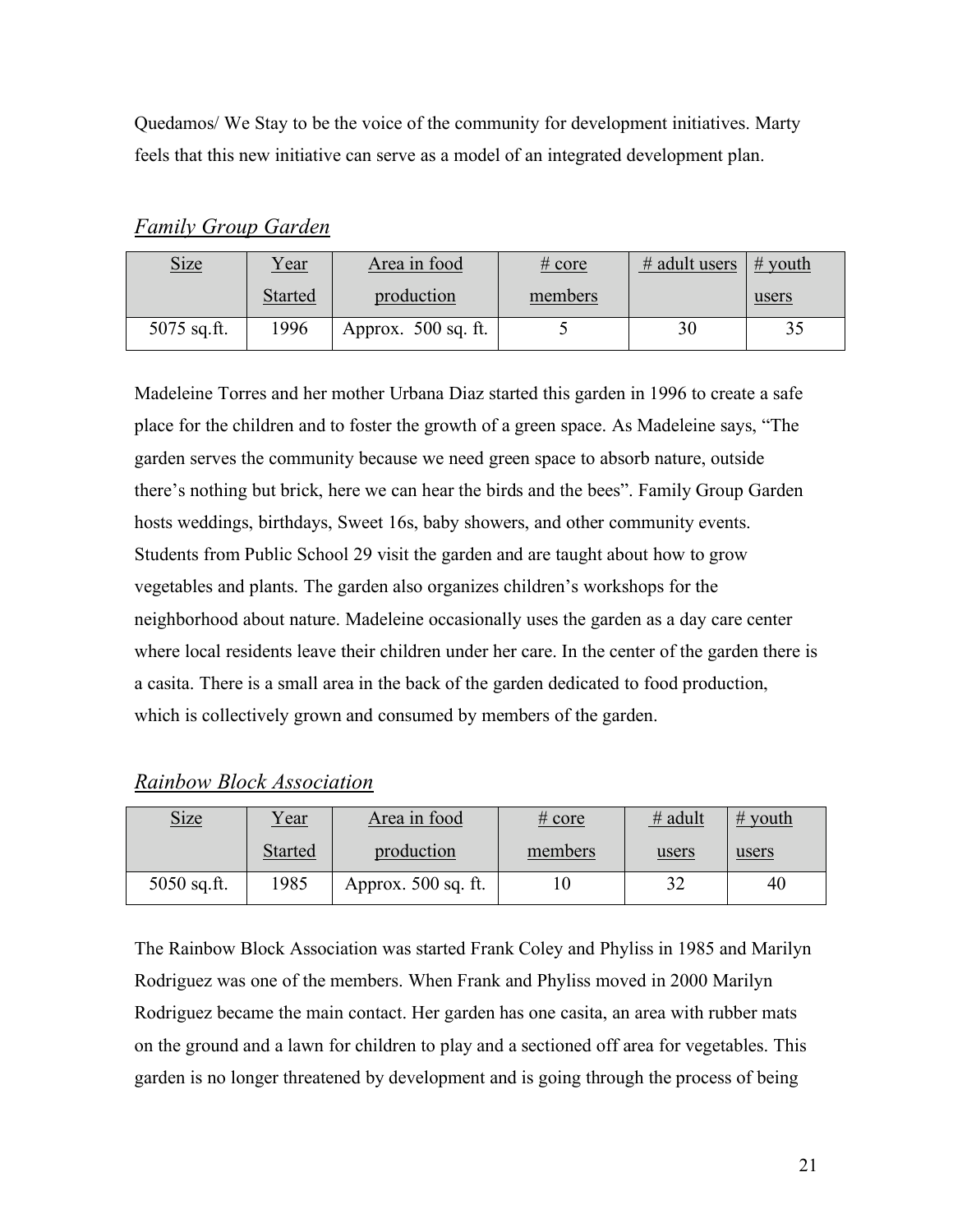transferred to Parks or a land trust jurisdiction. The core members consist of 12 people who are all members of Marilyn's family. There are 20 other regular users of the garden. Their largest event of the year is a Halloween party where up to 200 people attend. Each year they also organize a block party where the whole block is closed off and they cook food and hold children's activities for the community. The Melrose Community Center and St. David's Church are two local groups that occasionally use the garden. Marilyn said a lot of people who used to come to her garden have moved to the Sunshine garden (which is just a block away) because they have more space there to grow vegetables. However, they do collectively grow tomatoes, peppers, corn, beans, onions, lettuce, and grapes.

This table represents the sum of the above 10 tables.

| <b>Size</b>    | Area in food   | # core  | $#$ adult | $\#$ youth | Total # |
|----------------|----------------|---------|-----------|------------|---------|
|                | production     | members | members   | members    | members |
| $71,936$ sq.ft | $22,120$ sq.ft | 132     | 341       | 395        | 868     |

### **IV: Social Benefits and Burdens of Community Gardens**

In this section I will highlight the benefits and burdens of community gardens based on my experience as an employee of Green Guerillas in 1999, and from interviews conducted with gardener's in the summer of 2003. The benefits I will discuss include: education, food security, cultural diversity, community cohesion, and social empowerment.

The following is a graph that summarizes the responses by individual gardeners to questions about garden benefits and services. The x-axis represents the categories of possible responses given and the y-axis represents the number of gardens that responded in the affirmative for each category.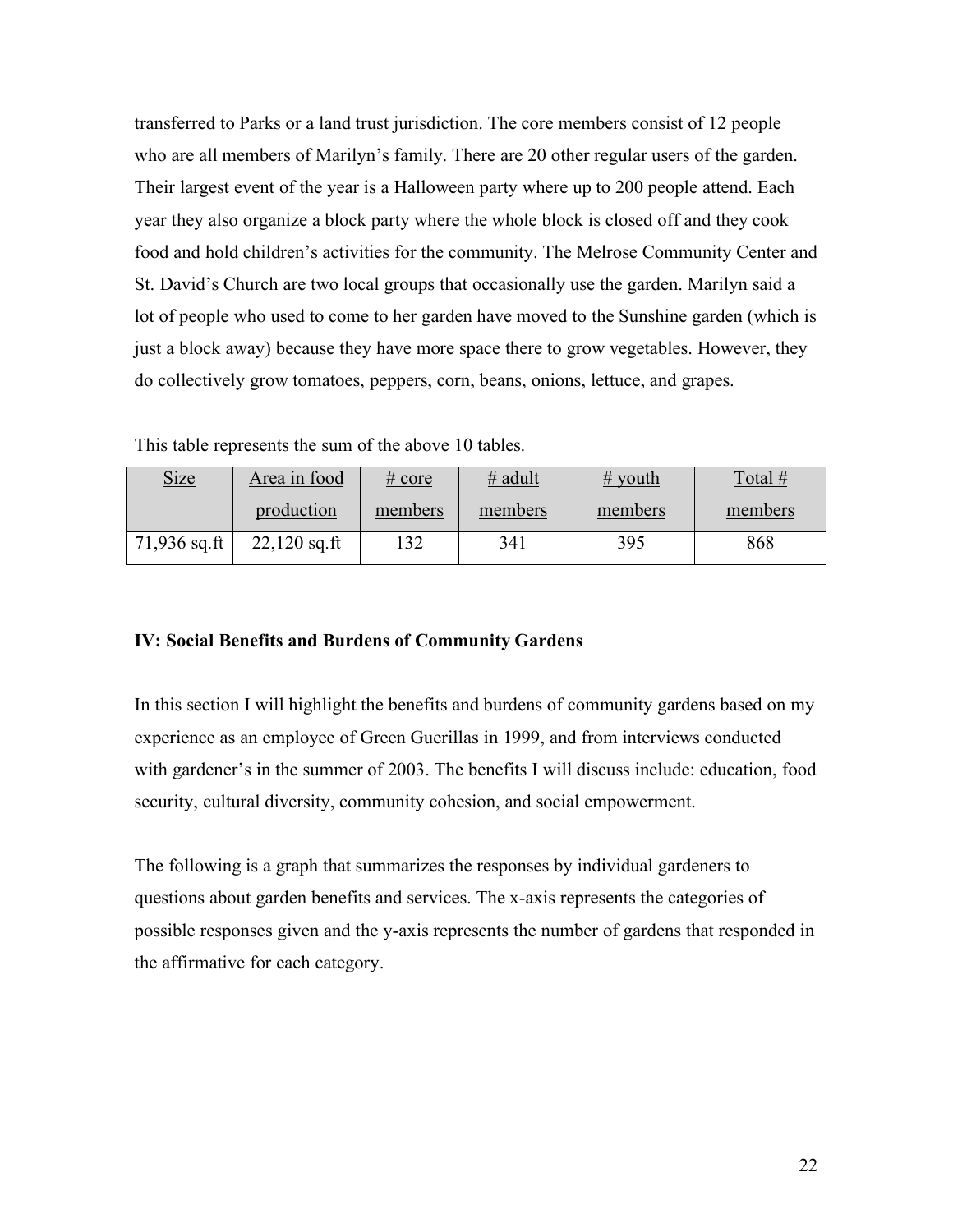Figure 1: 1- education; 2- school groups; 3- community celebrations; 4- cultural/musical events; 5- link to Community Board; 6- day care; 7- environmental advocacy; 8- field trips; 9- food pantries; 10- garden coalition; 11- health care; 12- neighborhood watch; 13- donate food to community.



Source: GreenThumb Survey 2003 & Fernandez 2003

#### Education

Some form of education takes place in all 10 garden sites (category 1, Fig. 1). This service is provided both formally, through organized workshops, classes, or trainings, and informally through practical gardening and social organizing experiences. Workshops, classes, and training sessions may be lead by either a community gardener or an outside expert. These sessions may cover specifics about horticulture techniques, organic agriculture practices, food preservation, and community organizing skills. The school group category (2) represents the number of gardens that have an ongoing relationship with a local school. This usually comes in the form of after-school environmental education programs hosted in the garden. As noted by Herbie from Edith Community Garden, it can sometimes be a challenge to develop a partnership between garden and school. There are a number of reasons why it may be difficult including: the school rules about taking kids off school grounds are limiting or there are few teachers able to make the time.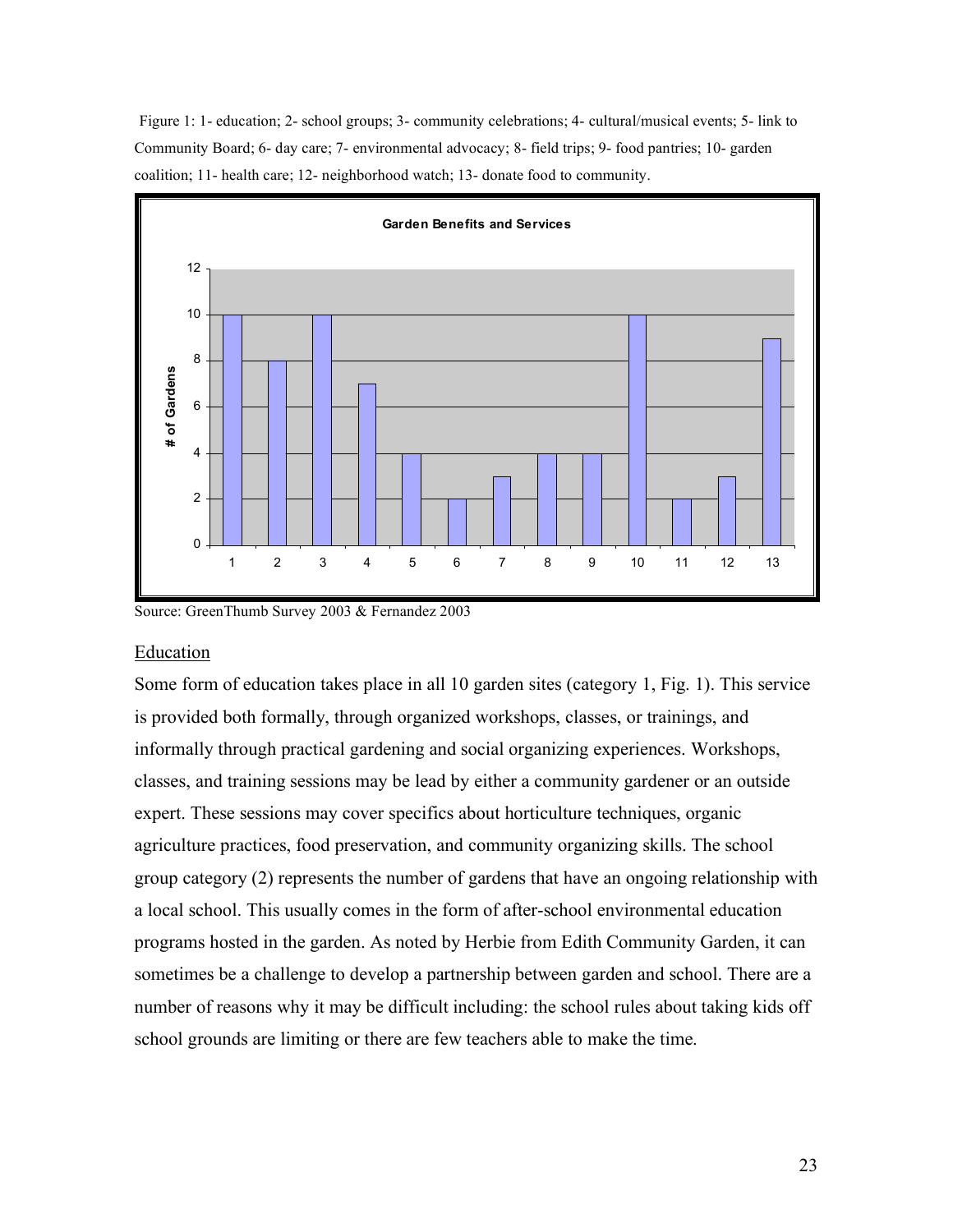#### Service as Community Center

Community celebrations (3) take place in all 10 gardens. The following is a list of some types of events held in these gardens: birthday parties, weddings, communions, religious holidays, church mass, summer break and back to school parties, Father's Day and Mother's Day celebrations, baby showers, Memorial Day, Halloween, Earth Day, and summer & winter solstices. Field trips (8) come in many forms as well. Sunshine Garden rented a school bus to take 50 people out to the beach. Edith Garden hosts regular field trips to local parks (e.g. Van Cortlandt) as part of their environmental education program.

#### Food Security

Nine out of the 10 research site gardens in Melrose donate food to the community (category 13). All of the respondents were firm believers in not selling the produce, but instead donating it to anyone who asks, even if the individual is not a garden member. In this area, where fresh vegetables are scarce and not always affordable, food from these gardens can represent a large portion of a family's source of vegetables. The total area of food production for these nine gardens is 22,120 square feet. This covers 30% of the total area comprised by the 10 garden sites.

A large percentage of community gardens in New York City grow food but the intensity of production and distribution systems vary. Approximately 25 gardens throughout the city sell their produce either via an on-site farm stand or via a farmer's market. Since the produce is being grown on city owned land, the profits must go back into the garden (i.e. to purchase materials). There are approximately 15 gardens who have formed partnerships with local rural farmers and established Community Supported Agriculture (CSA) systems. This rural-urban partnership was initiated by the NGO Just Food in 1996. Through this partnership rural farmers secure a market in New York City where buyers purchase a 'share' or vegetables which are delivered weekly to the community garden throughout the growing season. The vegetable shares consist of produce harvested from both rural and urban farm. However, the majority of gardens in New York City grow vegetables for their own consumption, and/or donate their produce either informally to passersby who ask or more formally to a local emergency food provider, soup kitchen, or food pantry. In many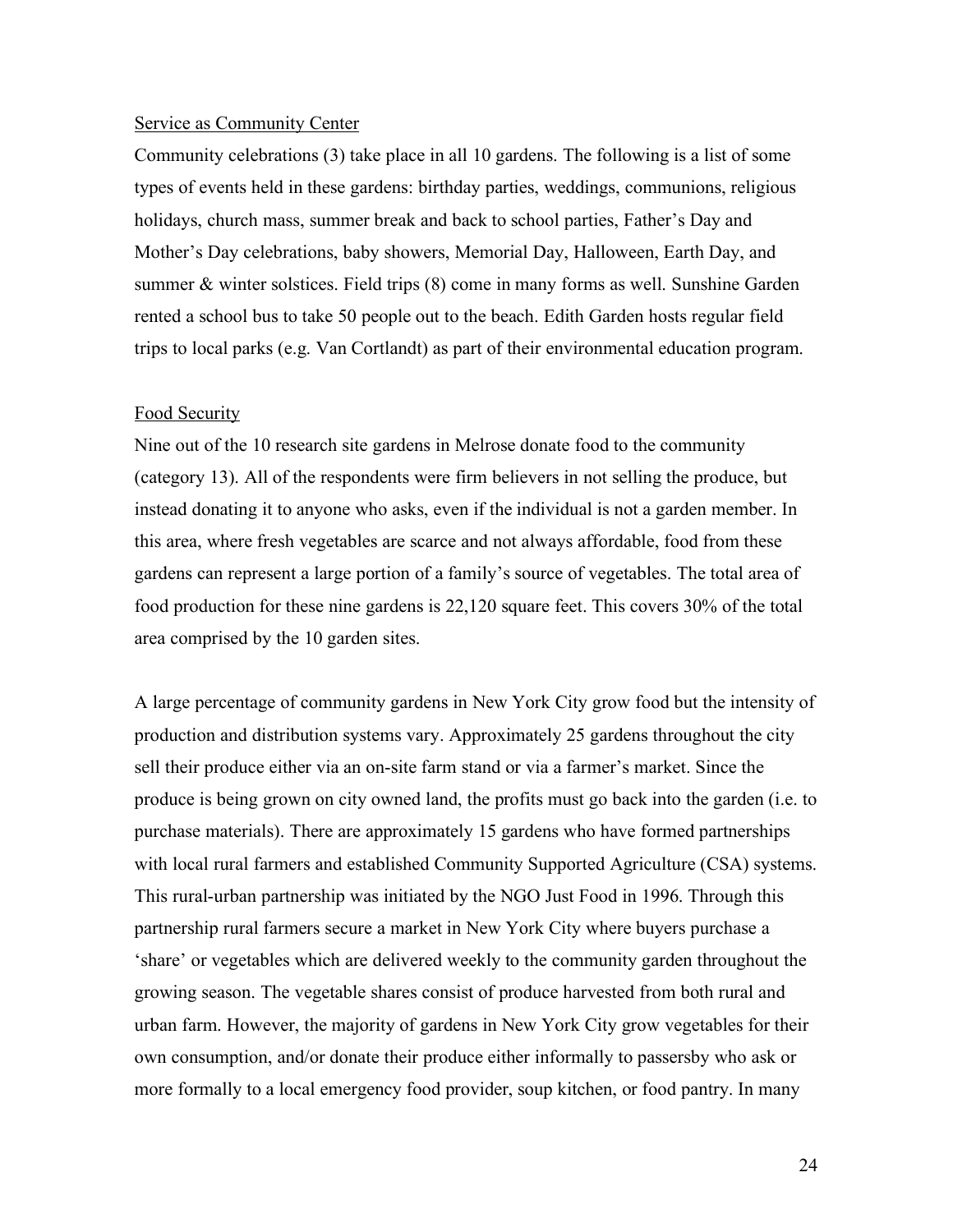parts of the Bronx, Brooklyn, and Spanish Harlem fresh vegetables are scarce and not always affordable. Food from these gardens can represent a large portion of a family's source of vegetables.

One of the challenges faced by food production in urban gardens is the uncertainty of the effects from air pollution and soil contamination. Air pollution in the South Bronx is quite high due to the proximity of a number of major highways, JFK and LaGuardia airports, and the lack of trees that serve as pollution sinks. However, there is scarce information documenting the effects of air pollution on vegetables and in turn on human health. Soil contamination is another issue with cultivating vegetables in urban areas. Lots where buildings were burnt tend to have high levels of lead. Community gardens confront this issue by constructing raised beds and bringing in uncontaminated soil from elsewhere, usually donated by GreenThumb or Bronx Green-Up. Many gardens also make compost from leaf litter and food scraps to replenish the soil. But it is uncertain if leaching is occurring and whether the roots are indeed uptaking these toxins.

#### Reflecting Cultural Diversity

"At the heart of people's struggle to define themselves and to combat alienation, community gardens provide a way to take control of an image, to be involved in something larger than immediate life, and yet to remain on one's home ground" (Von Hassel 157).

Community gardens provide a space for public expression, which results in a patchwork of gardens throughout the city ranging from ones that barely have plants but are packed with old refrigerators, electronics, and a table to play dominoes, to more organized gardens with fountains, pathways, and ornamental plants. But, when one walks into a community garden there will undoubtedly be some representation of the ethnicity and culture of the gardeners. In the 70s and 80s, when many of these gardens were built, the dominant cultures in these low-income neighborhoods were Puerto Rican, Dominican, African American immigrants from southern United States, and white American artists and activists. A physical structure that has become an integral part of Puerto Rican and Dominican gardens are *casitas*. These are closed in wooden structures that serve as tool sheds and as indoor gathering spaces. They are usually painted with typical vibrant Caribbean colors of pink, yellow, blue, or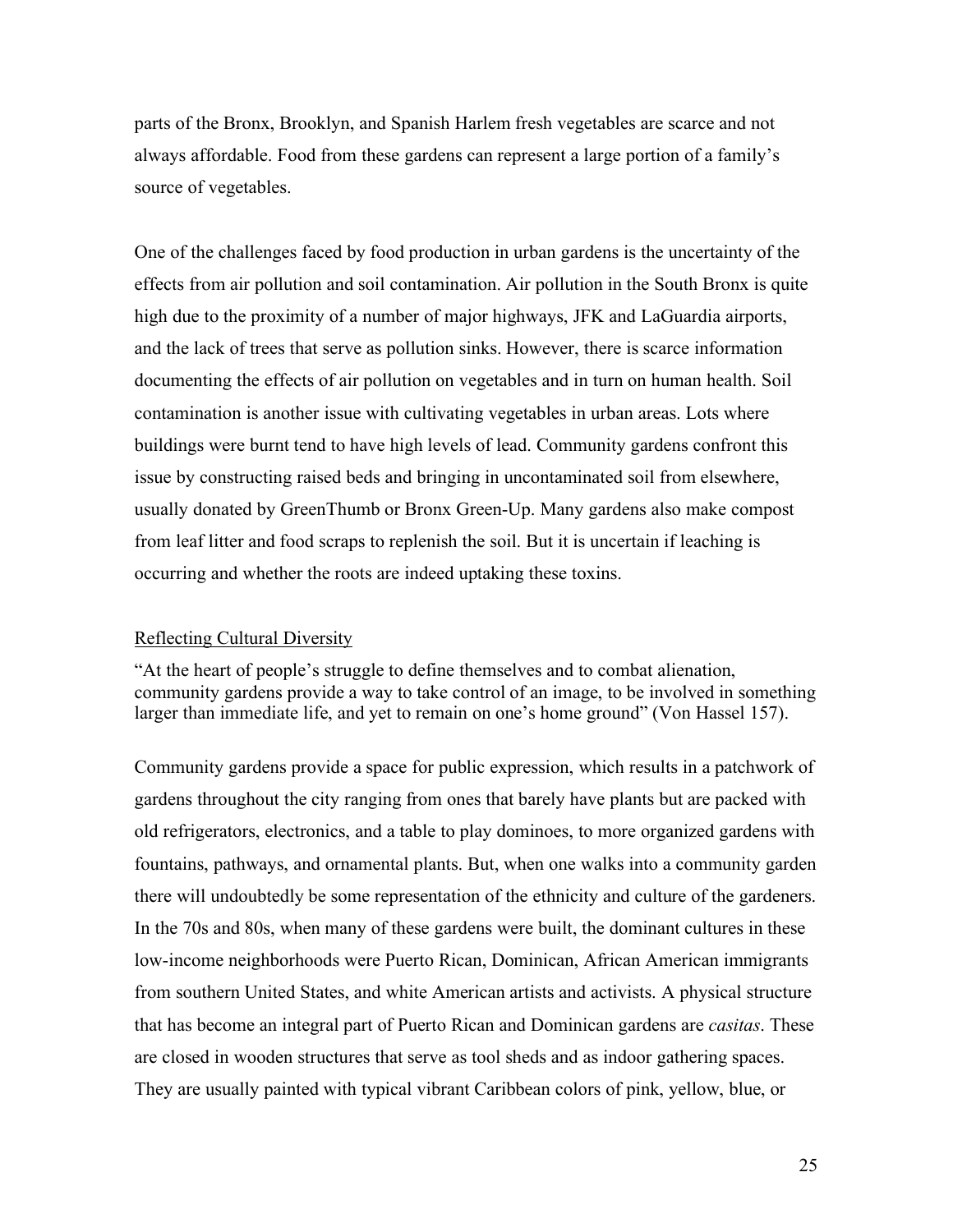green. Casitas come from the traditional Puerto Rican structure called *bohios,* which are thatch roofed homes in the middle of small farms.

Although some gardens are fairly homogenous in that the members are immigrants from the same country, there are gardens that are more diverse. The Garden Of Happiness in the Bronx has members of Mexican, Puerto Rican, and African American descent. In this garden you'll find corn and cilantro beds grown by Mexicans next to beds of collard and mustard greens grown by African Americans. As cited in Kurtz 2001, Warner 1987 found that "gardens serve as a medium for the transport and translation of cultural practices that concern both nature and food" (pg. 659).

#### Strengthening Community Cohesion

In the South Bronx, just a few blocks from Yankee Stadium, is one of the largest community gardens in New York City covering 1.5 acres of land. Taqwa Garden is managed by Abu Talib, his wife, son and 90 families who collectively maintain the garden. Most of the members over the age of 40 grew up in Georgia and moved up to New York City in the 70s and 80s. Their focus is on intensive food production for their community where it is almost impossible to find any fresh fruits and vegetables. On any given night in the summer you can go into the garden and expect to see someone roasting vegetables on the grill. They also provide environmental education to children through an after school program. A garden just two blocks away called Casitas, is predominantly Puerto Rican and Dominican. Their garden is a quarter the size of Taqwa but also dedicates their space to intensive food production.

After working for a few months with both these gardens I noticed the lack of interaction between the two. I organized a food preservation workshop at Taqwa and invited the members of Casitas to go. A few were reluctant because of underlying racial tensions that characterize neighborhoods where blacks and hispanics live side by side. A few members of Casitas did attend the workshop but there was limited interaction between members of the two gardens. A few months later Jose Serrano, a member of Casitas called me to inform me that some kids from the neighborhood set his tool shed on fire. At this point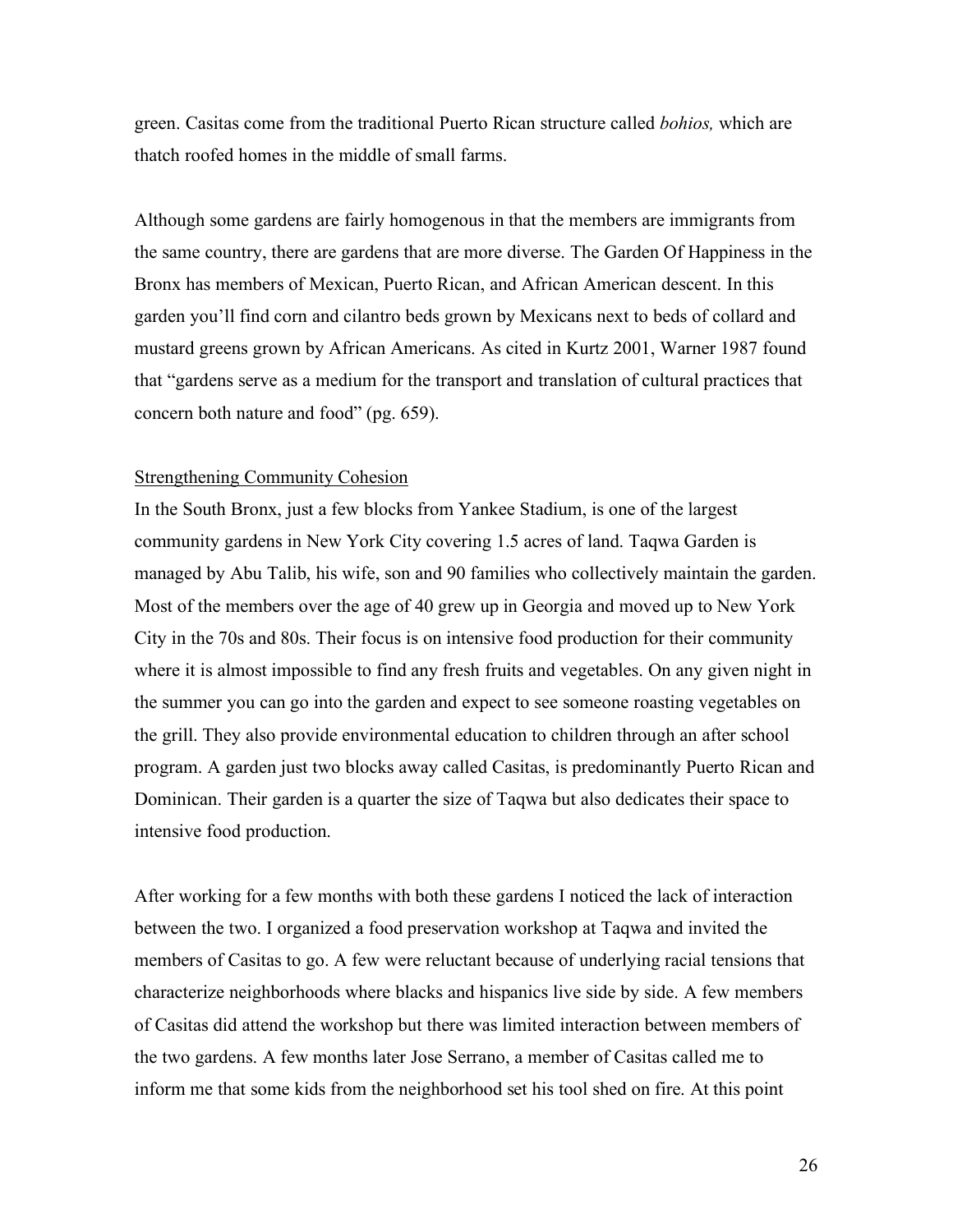GreenThumb provided the wood to rebuild the tool shed. A few days later I received a call from Jose Serrano telling me that Abu Talib and a few other men from Taqwa showed up to their garden and helped them build the tool shed. It may have been just as simple for me to organize a group of outside volunteers to do the work for them, but sometimes with less interference by an NGO there is more room for solidarity building within the community.

The 1999 Auction was a blessing in disguise for building social networks because of the increased political and social organizing work done by gardeners and their supporters in response to this crisis. Gardeners began to solicit letters of support from community based organizations, were setting up meetings with their local politicians, and were forming garden coalitions with other community gardens in their district, borough, and city-wide. All the 10 garden sites are part of the South Bronx United Gardens coalition. This represents a social network that serves multiple purposes – from technical, material and labor exchanges to a space where members of the community can discuss any issue at hand.

People's dedication to community gardens is a linking force between groups of people who otherwise would have little in common with each other. Community gardens serve as platforms for increased involvement with local community boards and other community based organizations like cultural centers, churches, and schools.

The graph below summarizes the responses to questions about individual perceptions as to how the garden has benefited the community. Most of the categories had a high positive response rate. This is not surprising given the fact that respondents experience the changes that have happened in their community as a result of the garden every day. In addition, this positive response rate serves as an indicator of the level of social empowerment attained by these individuals and as a community.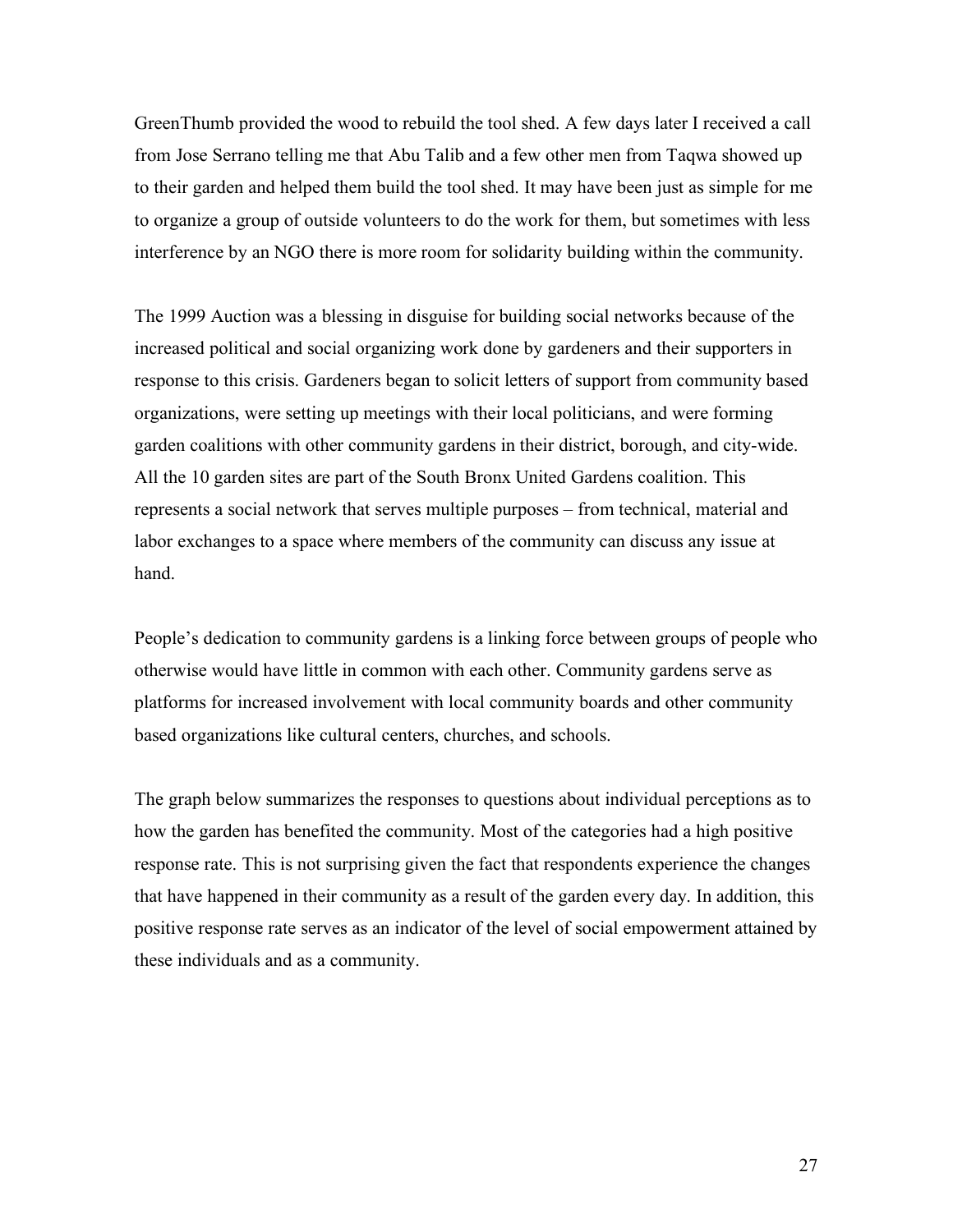**Figure 2: 1- area around garden improved; 2- builds network of people/trust; 3- creates democratic space; 4- attracts economic development; 5- serves as a cultural center; 6- encourages neighborhood pride; 7- inspires others to positive action; 8- provides educational experience; 9- adds nature to area; 10- stabilized block; 11- create safer streets; 12- provides food.**



Source: GreenThumb Survey 2003

Empowerment is a term that is widely used, across disciplines, and hence embodies a number of different meanings. In this context empowerment is defined as the ability of an individual or group of people to effect positive change (Westphal 2003). Although community gardeners and supporters of community gardens point out social empowerment as a key benefit of community gardens, it is quite difficult to measure. The indicators used by Westphal in her study of empowerment in urban gardens are, "efficacy, mastery, control, new resources, participation, increased skills, proactive behavior, critical awareness, sense of competence, shared leadership, meeting organizational goals, key brokers in decision making, extended influence, connections to other community groups, and responding to threats to quality of life" (pg. 140). In addition to these indicators I add: belief in one's ability for self-determination, individual and cultural pride, hope for the future, and a strong sense of place and ownership. As seen in Fig. 2 eight gardens believe that garden encourage neighborhood pride(category 6) and seven gardens believe it inspires others to positive action (category 7).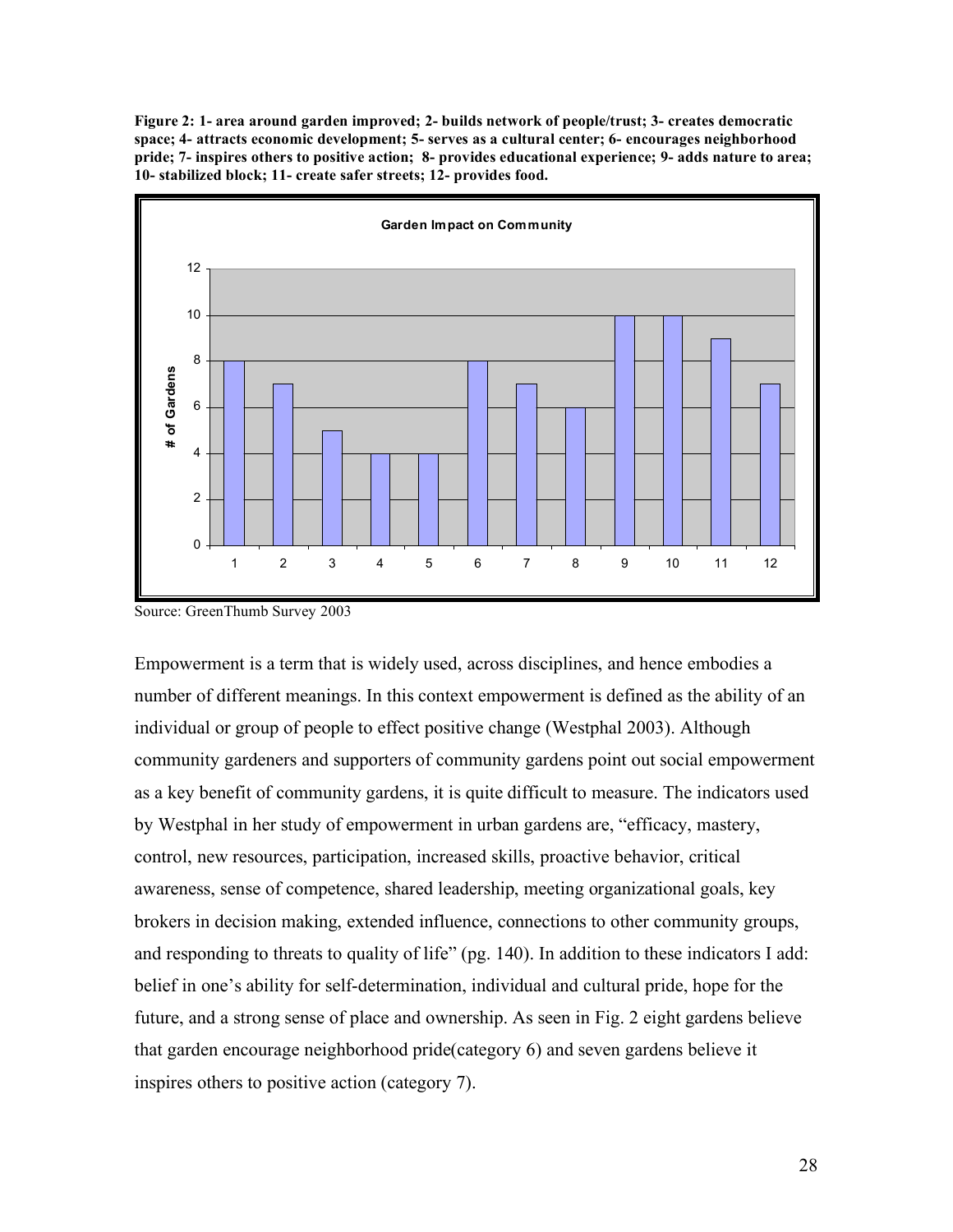#### **V: Management Schemes and Garden Lifecycle**

The management systems of community gardens in New York City are locally selforganized and uniquely site specific, resulting in an array of different management approaches. In looking at the citywide management of community gardens there is no topdown management imposed by the city agency, GreenThumb, or NGOs like Green Guerillas, Bronx Green-Up, or Council on the Environment. GreenThumb is the only organization that maintains contact with all of New York City's community gardens because they hold leases to all the gardens. This is the closest that any greening organization comes to ownership, except for those that offer land trusts. GreenThumb enforces basic guidelines that include 1) GreenThumb signage 2) public access 3) open hours 4) events and programming 5) membership list 6) maintenance and 7) keys. (See Appendix 1). These guidelines are in place to ensure that the garden serves as a community resource and is accessible to interested parties. Each garden has the right to determine their management scheme and organizational structure. The organizational structures of community gardens differ from one to another. The way a garden is managed depends on a number of factors including: what the goals of the garden are, what type of garden it is (i.e. children's garden, food production garden), how many members there are, who those members are, and what kinds of activities take place in the garden. For example, for both Sunshine Garden and Rincon Criollo food production is a priority. Both gardens assign plots to individuals or households to manage. Often there will be an individual designated to certain responsibilities such as food production or children's activities. This style of management fosters diversification of partnerships outside of the community garden. Instead of one person being responsible for linking the garden with a food pantry, a local school, and the community board, different members act as representatives of the garden to the community.

#### The Role of Participation

The dialectical process that NYC's community gardening movement has experienced over the past 30 years sheds light on the instrumentality of participation by the community in creating a successful garden and by NGOs in legitimizing, many times falsely their work.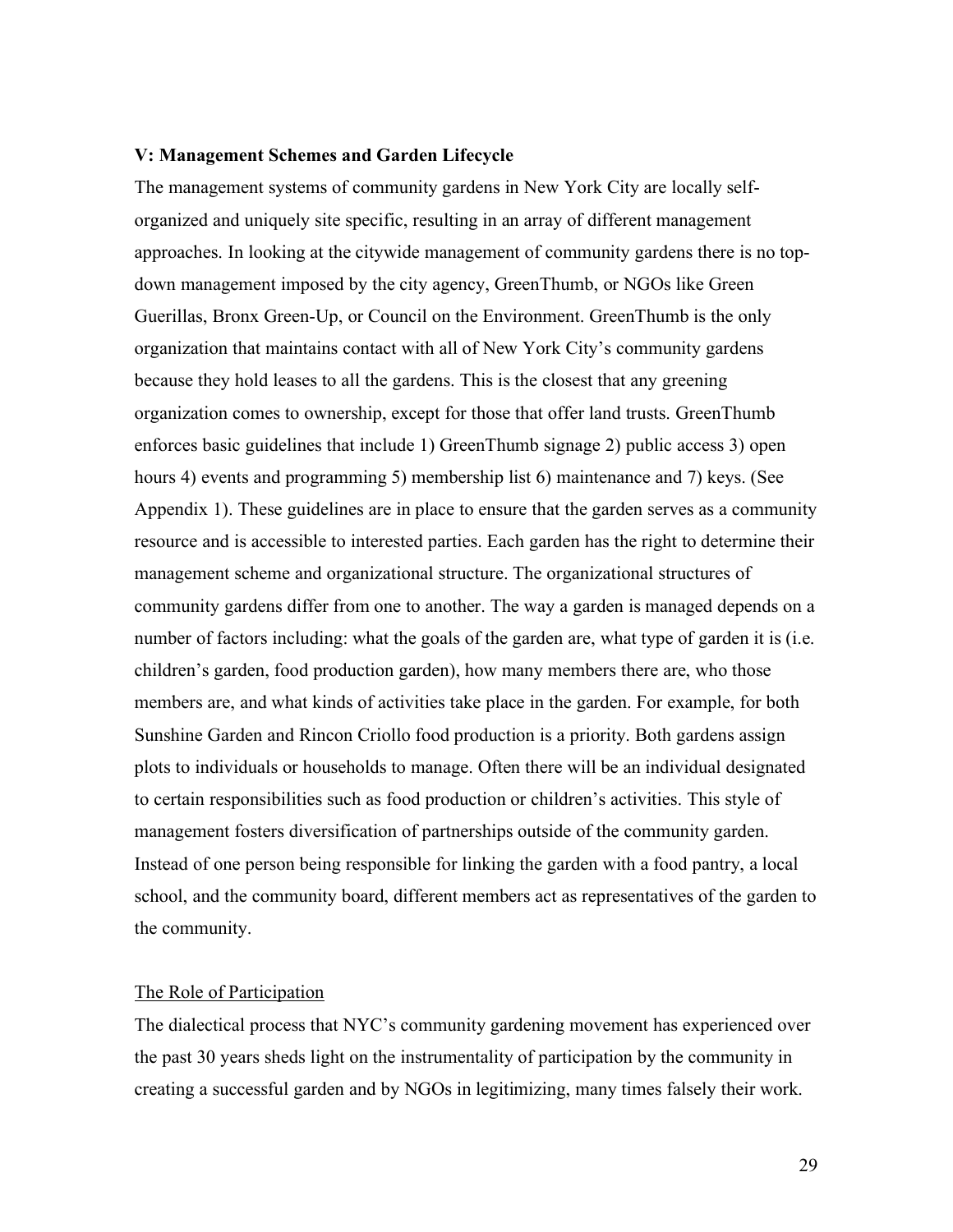The gardening movement came out of a will and motivation by individuals in the community who saw in these abandoned lots havens for control of the community. Those taking advantage were the drug dealers who claimed these spaces as their territorial platform for their business endeavors. Members of the community saw the need to take control of these spaces as a starting point for the reclamation and revitalization of their neighborhoods. The sense of ownership present in a community is dependent on what level and what kind of participation is present in the creation of a place. Community participation in the creation of these gardens has been voluntary and often times nonhierarchical in its implementation. The individual, personal decision to directly take part in such a community effort builds agency. Seeing the positive results of your actions is empowering and builds a strong sense of ownership. When there are a number of outlets for participation in a garden, the garden will attract more types of individuals from the community. Whether the outlets include a space for concerts, theatre pieces, exhibiting sculptures, holding weddings, growing food, growing flowers, for a playground, or simply a tranquil escape from a hectic city life, this diversity increases inclusion. The creation of spaces that foster cultural and individual representation and expression are essential to the long-term success of a garden. The historical continuity and memory are what make the gardens strong and able to provide services and make it a place that people in the community want to be.

An experience I had working as a community organizer for Green Guerillas demonstrates that participation by community members in the creation of a community garden is essential to the emergence of core leaders that will in turn develop a management system that fits with those garden members. It was always a concern amongst our staff to make sure the services we provided, whether community organizing assistance or horticulture assistance, involved true participation and representation. The decision-making process and leadership had to emerge from the community members. Our role as community organizers was to instill motivation and provide support but not be central to the process. This approach puts the responsibility in the hands of the gardeners and does not create a relationship of dependency or charity characteristic of many philanthropic programs. The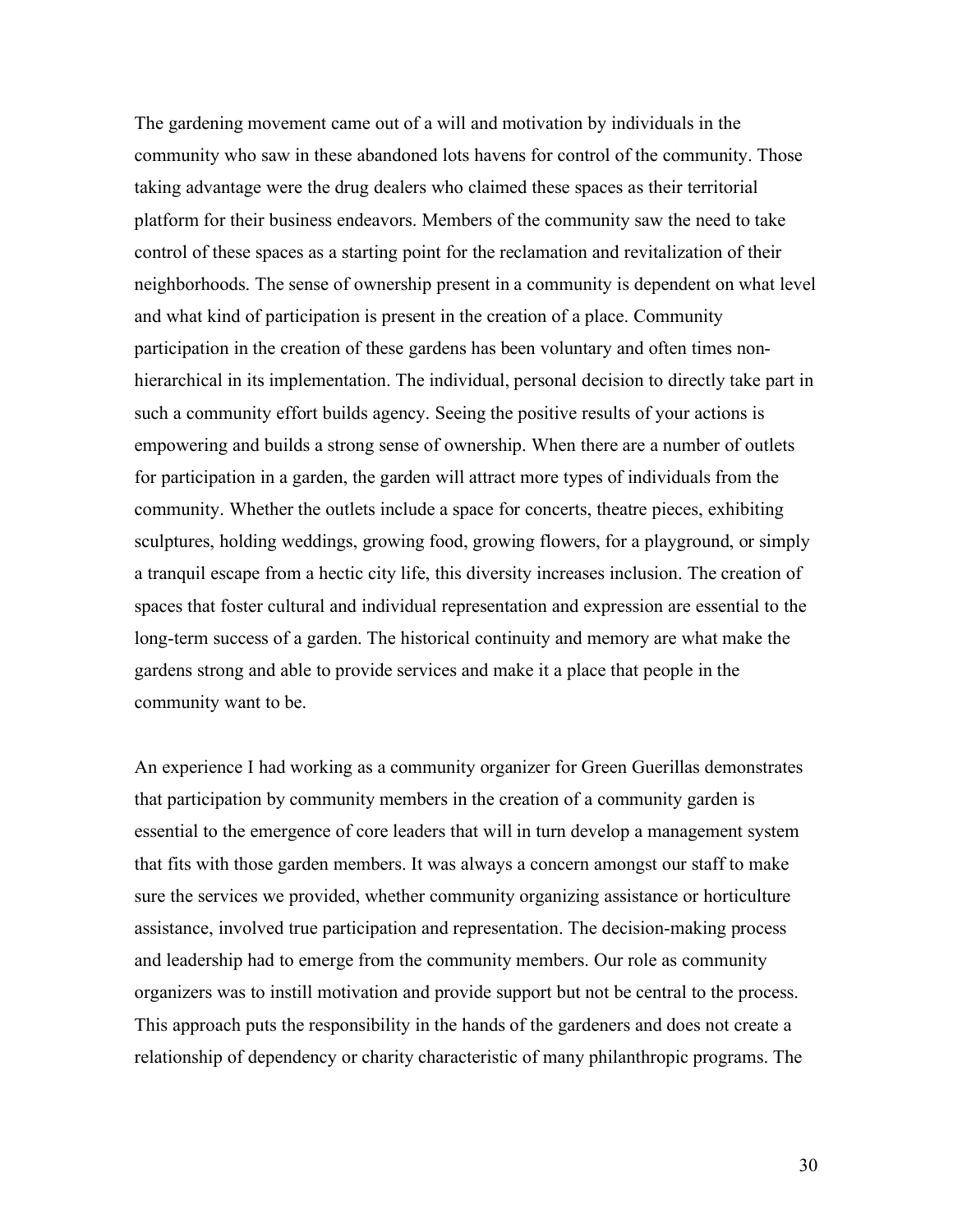project I worked on, The City Farms, was an initiative to help increase food production in gardens and build partnerships between gardens and emergency food providers.

One of the gardens that asked for assistance from us was owned by a community-based organization and under the jurisdiction of the Parks Department. This garden was part of a program started by the Parks Council called the Success Gardens. Citywide employees of the Parks Department or AmeriCorp volunteers built a total of 10 Success Gardens in NYC. Over a million dollars was put into each of these gardens with the motto that "If you build it, they will come", the "they" referring to the community. According to a community organizer from GreenThumb, all of the Success Gardens were "failures", precisely because of the lack of community participation in the creation of the garden. Americorp or the Parks Council spent a few weeks building paths, raised beds and planting flowers and perennials. The finished product was a beautiful garden that lacked any character because community members did not build it. When I asked people in the neighborhood if they were interested in having a plot in the garden to grow food they said that the garden was not theirs and they weren't allowed to work in there. When I told them that it was a community garden, which meant that they did have a right to use it, the typical reaction was a look of confusion and disinterest. The disconnection that exists between community members and their notions of accessibility and ownership is difficult to bridge when their hands were not a part of the creation of the space.

Although community gardens are an asset to inner-city neighborhoods, the potential to reap these benefits is dependent on the individuals who choose to be leaders or core members and the individuals who choose to get involved at a different capacity. As described in section IV, there are differing degrees of participation by community members in these gardens. I've described the difference between core members and adult/youth members. Core members can be broken down further into core leader(s) and supporting leader(s). Adult and youth members can be broken down into active members and garden users. The existence of both core and supporting leadership allows for the institutionalization of leadership succession. If there is only one individual present, representing the core leadership with no supporting leadership, the likelihood that there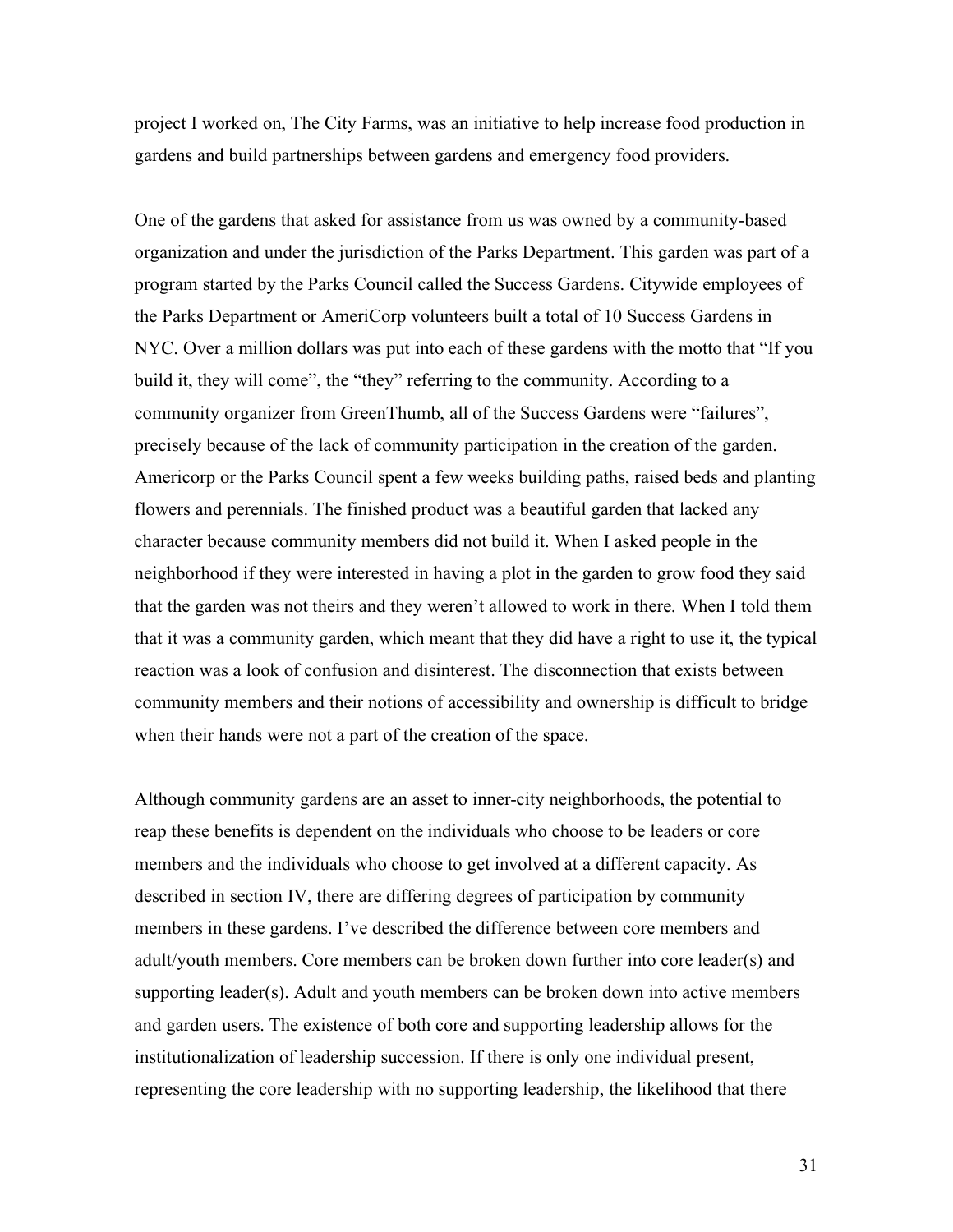will be a rotation or replacement of leadership is small. If something were to happen to that individual leader (i.e. leave the neighborhood, illness) the management system and hence the garden will suffer. This is not to say that gardens that do not have this extension of leadership are not providing an array of benefits to the community, but it does mean that this safety net does not exist therefore increasing the risk and decreasing the security to the long-term sustainability of a garden's life. In addition leaders of a community are empowered individuals. As cited in Westphal 2003, Zimmerman 1995 describes the *empowered* as those who have attained skills and control, while those who are *empowering* are "able to foster empowerment in others" (pg. 667). This is an important characteristic for leaders. They should be empowered and empowering, able to instill pride and motivation in others. Social realities of communities are most empowering and equal when they are least integrated but have multiple leaders (Geertz ???). The existence of multiple leaders is a key element to ensure leadership succession.

The reasons for why a garden is created is also an important driver in how a management system may be organized. As Kurtz describes,

The differences in whether a garden is envisioned and created as a play area for children, or as a working area for the supplemental provision of food has important implications for how social relationships are formed around the nexus of the garden (pg. 667).

The graph below summarizes the responses by individual gardeners to reasons for garden creation.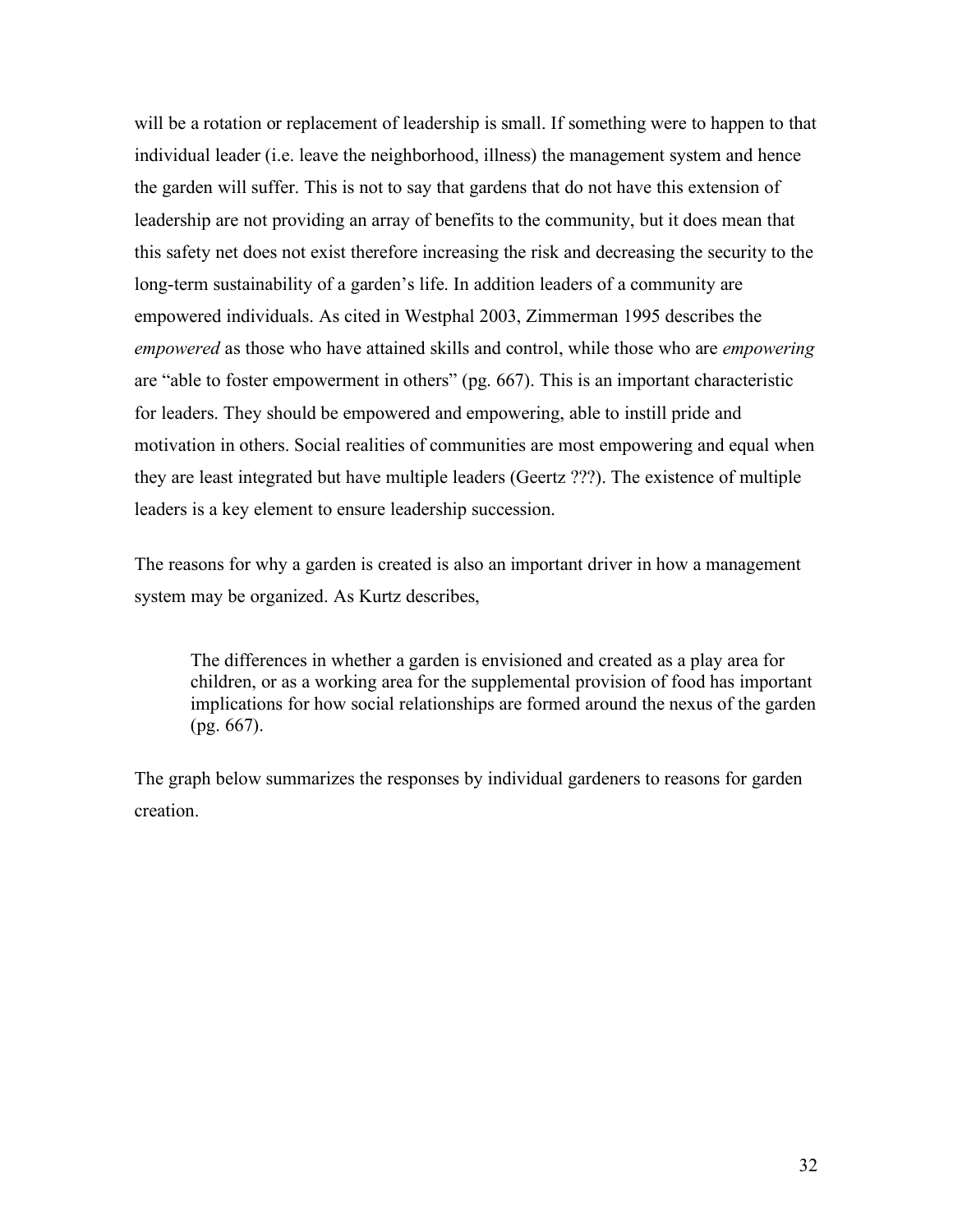**Figure 3: 1- beautify the neighborhood; 2- create/improve green space; 3- create place of relaxation/peace; 4- economic development; 5- for children; 6- environmental restoration; 7- in honor/memory of a person; 8- provide food; 9- safe place off the streets.**



Source: GreenThumb Survey 2003

The highest number of responses for the gardener's motivation to create the garden are: (1) to create a place of peace and relaxation, (2) for the children, (3) to have a safe place off the streets, and (4) to beautify their neighborhood. The correlation between (2) and (3) above is strong because most gardeners expressed the fact that the children of the neighborhood have very little space to learn and play besides their small apartments or the streets, where there is the danger of being lured into using drugs or other illicit activities.

It is notable that only 3 gardens responded to the fact that the production of food was a motivating factor in creating the garden. This is surprising because out of the 10 gardens 9 dedicate some area of their garden to food production. However, in Figure 2 we saw that 7 gardens emphasize the importance of food production to the community. This low response rate in Figure 3 may be attributed to the fact that food production was a second step in the development process; the first stage was to clean the abandoned lot and create the infrastructure to support an aesthetically beautiful landscape that creates a sense of peacefulness.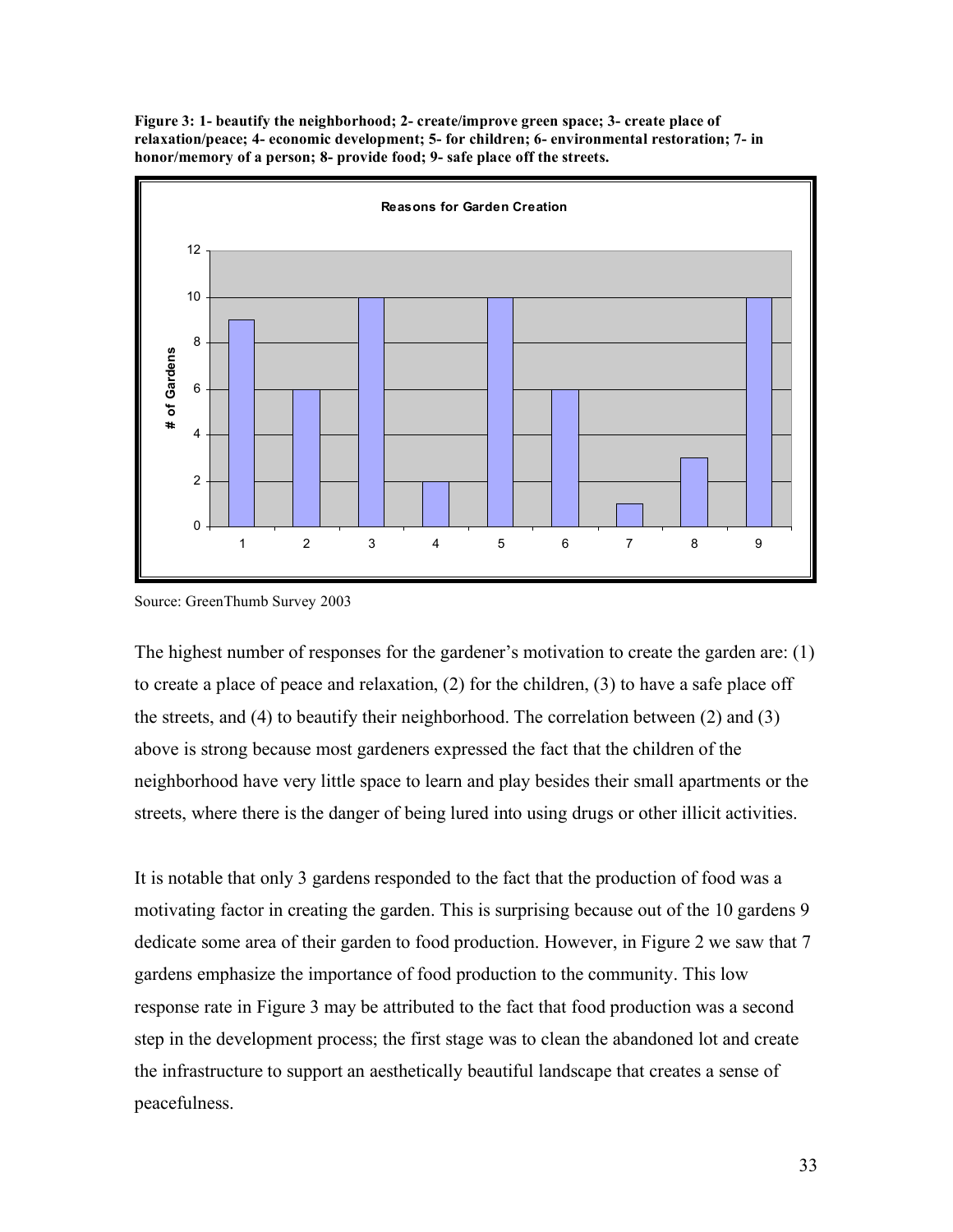### Management Types

Below is a table of some management characteristics and how many of the ten gardens have these characteristics.

| Regular meetings   | h | Elections             |   |
|--------------------|---|-----------------------|---|
| Garden rules       |   | <b>Bank</b> account   |   |
| <b>Bylaws</b>      |   | $501 c 3$ status      |   |
| Board of directors |   | Leadership succession | 8 |
| Officers           |   | Multiple leaders      |   |
| Committees         |   |                       |   |

Source: GreenThumb Survey 2003 & Fernandez 2003

Management characteristics vary widely between the 10 gardens surveyed. This is related to both different approaches to a community-oriented system and the lifecycle of the garden. Most of the gardens have set up systems of management that include garden rules, regular meetings, and a system of leadership succession, which is closely linked to having multiple leaders. However, other categories in the questionnaire had little representation. To some extent this has to do with the lifecycle of the garden. The two gardens who have officers, committees, elections, and 501 c 3 status are older gardens that have stronger roots in the neighborhood and have therefore been able to develop more sophisticated systems of management. This is where the coalition benefits those gardens who are in earlier stages of development and may learn lessons from each other about what works and what doesn't when managing common property.

In some gardens things happen more organically and informally-if someone wants to do something they take the lead and make it happen. This type of informal management system is the case for gardens who's core members are members of the family: Vogue Community Garden, Family Group Garden, and Rainbow Garden. Their management system may appear to be informal but is actually an extension of the already defined family social relations of individual's roles and decision making powers. In addition, it may not be necessary to hold formal meetings if issues can spontaneously be discussed over a shared meal. Sunshine Garden is not comprised of family members in their core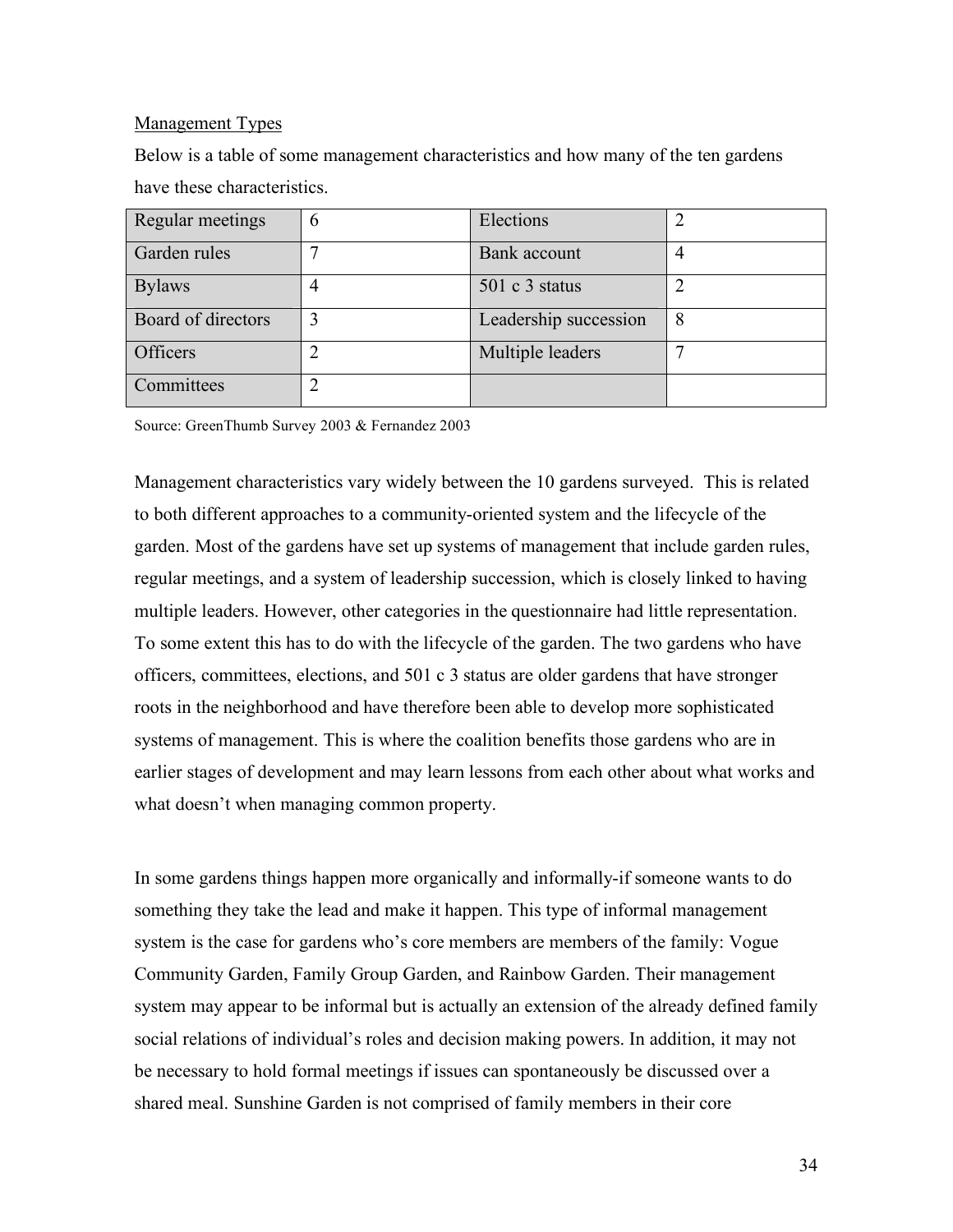membership, and although they hold regular meetings, there is room for spontaneous action. Quito at the Sunshine garden explained this to me when I asked if specific people have specific roles like the cook, or the children's activities coordinator. He said that whoever is inspired to coordinate something they come to the core group for the okay and to ask for help from others and then go ahead and cook a big meal or have an outside group use the garden.

Another interesting difference between gardens is the way the beds are managed and how that is reflected by the main activities that take place in the garden. There seems to be two main categories: each bed privately managed by individuals or families OR all beds managed collectively. The ones that are collectively managed tend to be smaller gardens in terms of membership size and area, are more focused on youth activities than food production and are managed by an extended family: Family Group, Rainbow Garden, and Vogue Garden. There are three gardens that allot beds to individuals or families: Neighborhood Advisory, Rincon Criollo, and Sunshine Garden. Both Rincon Criollo and Sunshine Garden are intensive food producers. Although the Sunshine Garden has boxes assigned to individuals Quito was telling me that when someone's bed needs weeding or water and that person is not there than someone will take care of it. The food is also harvested and distributed without notice of whose box is whose. Most of the beds at Neighborhood Advisory are planted with ornamental bushes or flowers, therefore the labor for maintenance is minimal and there is no need to develop a food distribution system.

From the discussion above there seems to be two general categories that the ten community gardens could fall into: *communal* or *community*. This raises issue about the number of different meanings community embodies. But, for the purposes of this paper, communal style garden are one's with a smaller network of people managing the garden, typically consisting of family members, offer a less diverse array of activities for the community, and have less connections externally. This is not to say, however, that these communal gardens are not providing benefits to the community, just that their target nexus is smaller than that of a community garden. So, in comparison, a community garden is one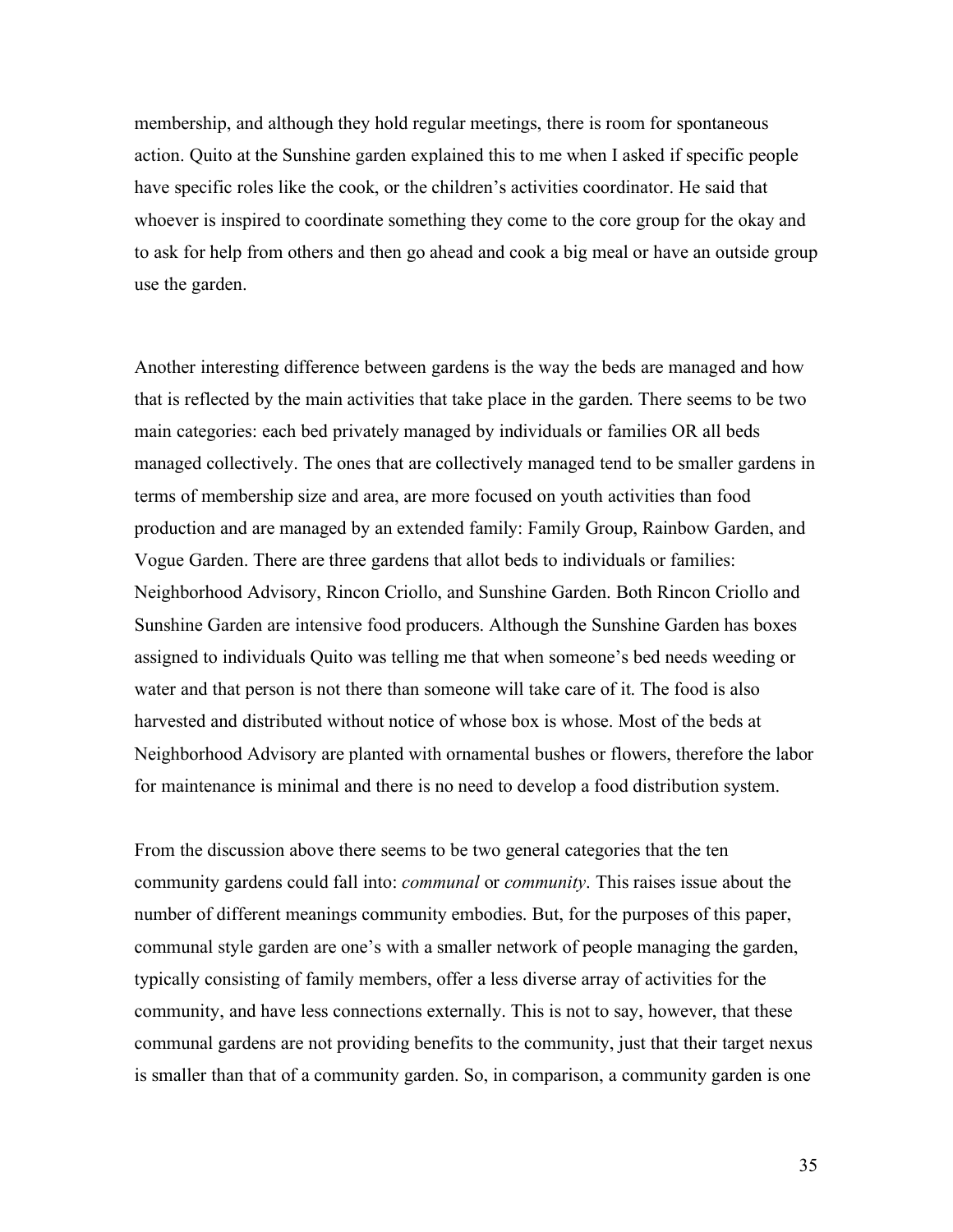that consists of a larger, more developed management system, that provides more types of activities, and that has more links with outside entities.

#### **VI: Conclusion**

As grassroots initiatives, community gardens serve as catalysts for building social capital and social cohesion by establishing networks that enable collective action. Collective action allows them to challenge negative factors such as crime, and have a stronger voice in what's happening politically and socially in the community. The voluntary participation by local residents in the creation, establishment, and ongoing activities of a community garden instill empowerment and sense of ownership in individuals, which are key ingredients for building healthy communities.

As an integral part of a garden's lifecycle it takes time to cultivate leadership, to establish a management system, to physically create a beautiful space, to build membership, and to build trust and cooperation among members. Some of these factors are an ongoing process that any community based effort will always have to be working at, changing and adapting to the changing needs of the community. Management systems are dependent on what the goals of the garden are, what type of garden it is (i.e. children's garden, food production garden), how many members there are, who those members are, and what kinds of activities take place in the garden. But, it is difficult to conclude whether a garden is the way it is, with a certain type of management system, providing the services it provides because of the people inside it or the block it's on or the garden's size and physical characteristics. A garden's purpose and benefits will vary according to the communities needs, but it goes much beyond that. Although it makes sense that a community garden would fill the community's needs where possible and be a reflection of the community, it also has a lot to do with the few individuals running the garden—what their interests are, how much time they have, how willing they are to share power and responsibility, and if they are empowering individuals.

After examining the array of benefits provided by community gardens and exploring the different types of management systems created by garden members, some key factors that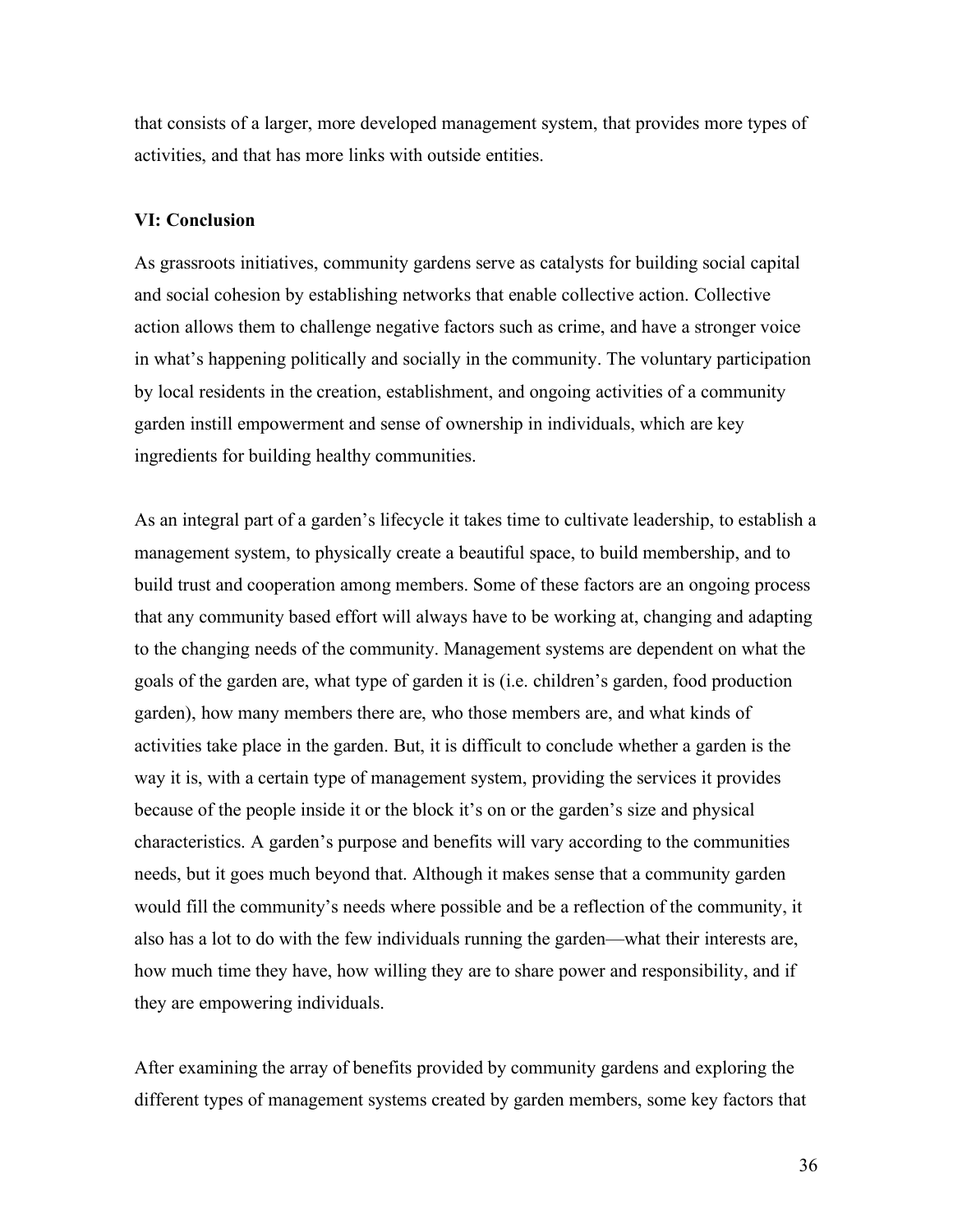play an important role in encouraging sustained and successful community based efforts emerge. These factors are generalizable to community gardens city-wide and also may contribute to understanding community-based natural resource management systems in general. These factors include:

- History of creation of garden;
- Primary purpose of garden, main activities;
- Management schemes: leadership succession, how many leaders are there, decision making process, distribution of responsibility (coordinating activities, maintenance of vegetation, etc.), basic rules, new membership procedure;
- Links with other community based organizations, schools, churches, local businesses;
- Relationship with local politicians (Community Board, City Council);
- Availability for public use (i.e. open hours, diversity of activities);
- Existence of empowering, democratic leaders;

Community gardens are open green spaces that can play a central role in the social fabric of a neighborhood. Individuals depend on these gardens for basic human needs such as fresh food, open space, and as a social center. As discussed in the summary, history demonstrates the persistence of a cycle of creation and destruction with urban gardens in the United States that moves in conjunction with economic crisis and recovery. The difference between the war gardens of the past and today's urban gardens is that the war garden's primary purpose was to provide supplemental food, while today's urban gardens are multi-purpose open green spaces. Another difference is that the war gardens were initiated and supported by the government, while urban gardens in New York City have received little support and have had to resist the city's efforts to bulldoze them. These reasons may be why this cycle of creation and destruction is changing and the cycle is beginning to spin in a direction that sees urban gardens as an integral part of the city landscape.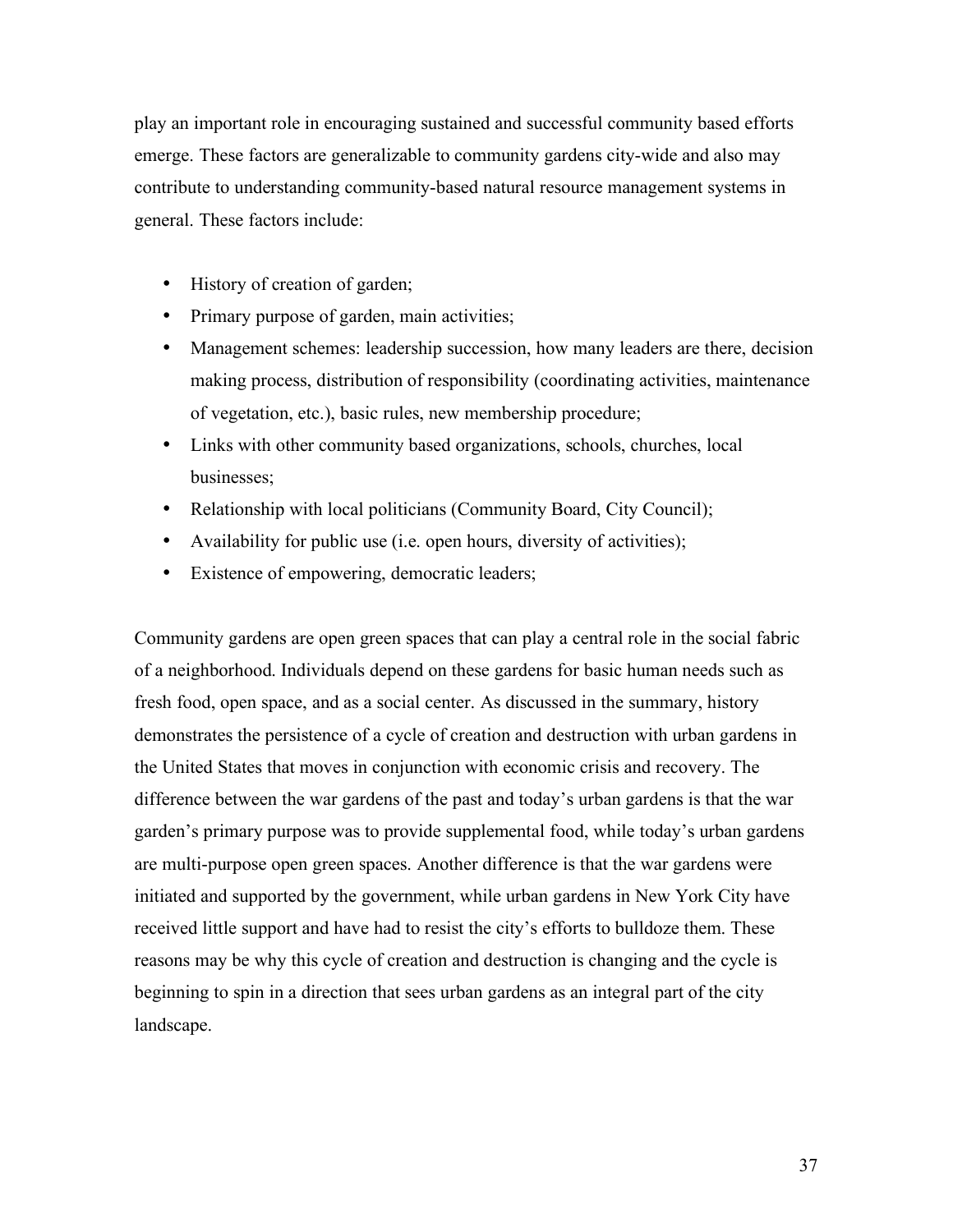### **References**

American Forum for Global Education (AFGE). 1995. "Urban Renewal in Melrose Commons". Retrieved from: http://www.sustainable.org/. Sustainable Communities Network Partnership.

Birch, Eugenie. 1998. "From Flames to Flowers: Twenty Years of Planning in the South Bronx". Retrieved from: http://www.mit.edu/. Department of Urban Studies and Planning.

Concern, Inc. 1997. "Nos Quedamos/ We Stay". *Sustainability in Action.*

Green Thumb, City of New York Parks and Recreation. 2003. Community Garden Tracking List. Unpublished.

----- . 2003. GreenThumb Garden Surveys 2003. unpublished.

----- . 2003. personal communication, Doron Comerchero, Bronx Outreach Coordinator. Summer 2003.

----- . 2000. GreenThumb Program. As cited in Trust for Public Land. *New York's Community Gardens—A Resource at Risk*. 2001. Trust for Public Land.

Hynes, H. Patricia. 1996. *A Patch of Eden: America's Inner-City Gardeners.* Vermont. Chelsea Green Publishing Company.

Kurtz, Hilda. "Differentiating multiple meanings of garden and community". *Urban Geography*, 2001, 22, 7, pp. 656-670.

Lomborn, Peter and Bill Weinberg. 1999. *Avant Gardening: Ecological Struggle in the City and the World.* Brooklyn, NY. Autonomedia.

New York City Community Gardens Agreement. 2000. http://www.oag.state.ny.us/environment/community\_gardens\_sum.html

Trust for Public Land (TPL). *New York's Community Gardens—A Resource at Risk*. 2001. Trust for Public Land.

United States Census Bureau. 2000. retrieved from http://www.

Von Hassel, Malve. 2002. *The Struggle for Eden: Community Gardens in New York City.* Westport, CT. Bergin & Garvey.

Westphal, Lynne M. "Urban greening and social benefits: a study of empowerment outcomes". *Journal of Arboriculture*, 29(3): May 2003.